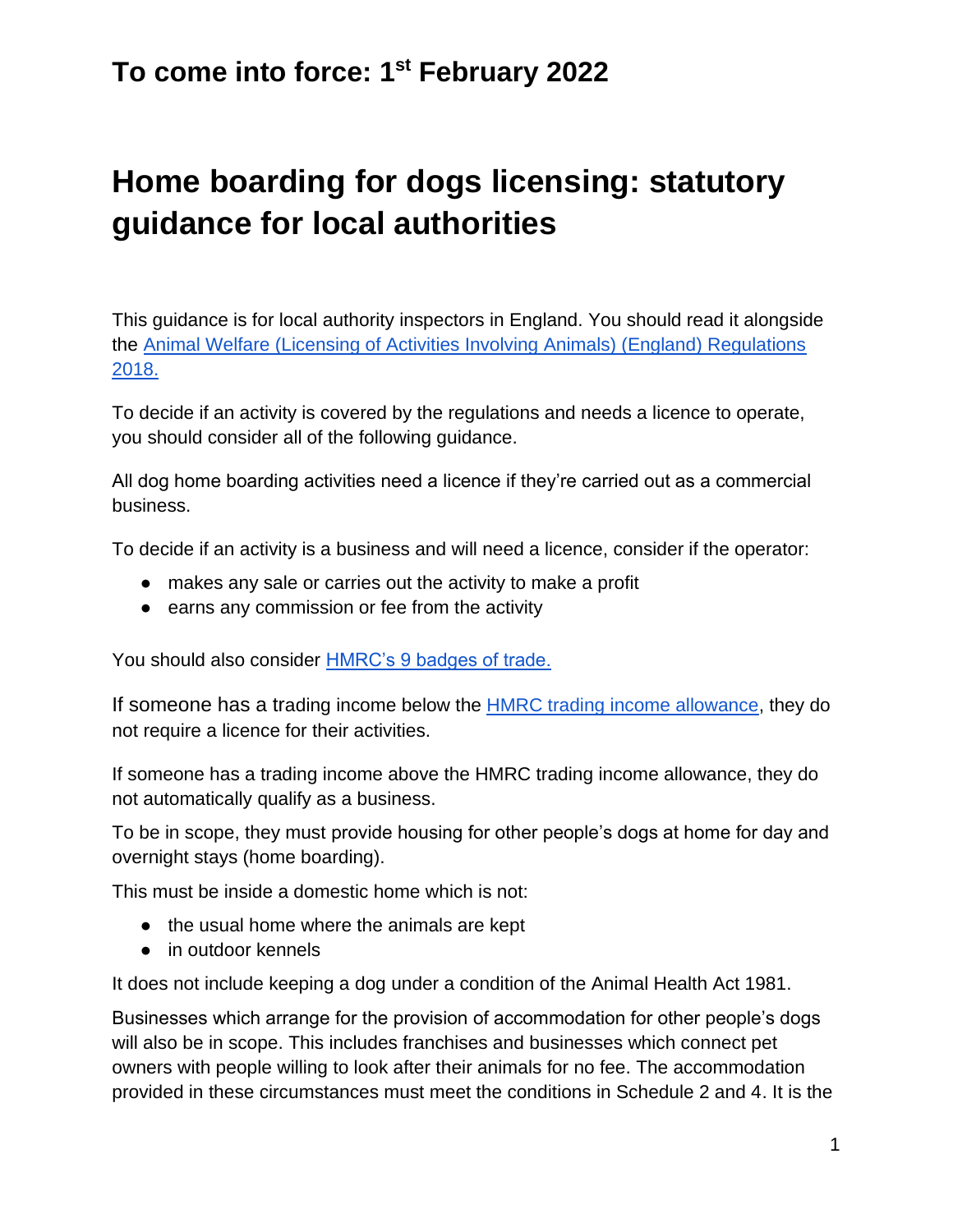responsibility of the business to ensure that this is the case. The local authority needs to be satisfied that the conditions are met in all of the accommodation provided.

Contact the Local Government Animal Welfare Group for non-statutory guidance on franchisee and arranger model licensing.

Every business must keep an up-to-date list of all their premises where they carry out activities covered by the LAIA 2018 regulations.

Activities that fulfil one or more of the following criteria do not require a licence:

- veterinary practices where the housing is part of the treatment of the animal
- businesses that provide day care for dogs outside a home environment (see licence of providing day care for dogs)
- businesses that look after the dog within its normal place of residence, such as a dog sitter
- Cats must be boarded under a Cat boarding licence

### Minimum standards

It is expected that all businesses will meet and maintain minimum standards. If on a renewal inspection you identify minor failings that do not compromise welfare standards, follow the [risk-based approach to renewing a licence](link to section of procedural guidance doc).

To grant a new animal activities licence for home boarding dogs, you must check that businesses meet all of the minimum standards in this guidance.

### Higher standards

.

Businesses that meet the higher standards will get a 4 or 5 star rating in the Animals Activity Star Rating System.

Higher standards are required or optional.

To qualify as meeting the higher standards, the business needs to achieve all of the required higher standards as well as a minimum of 50% of the optional higher standards.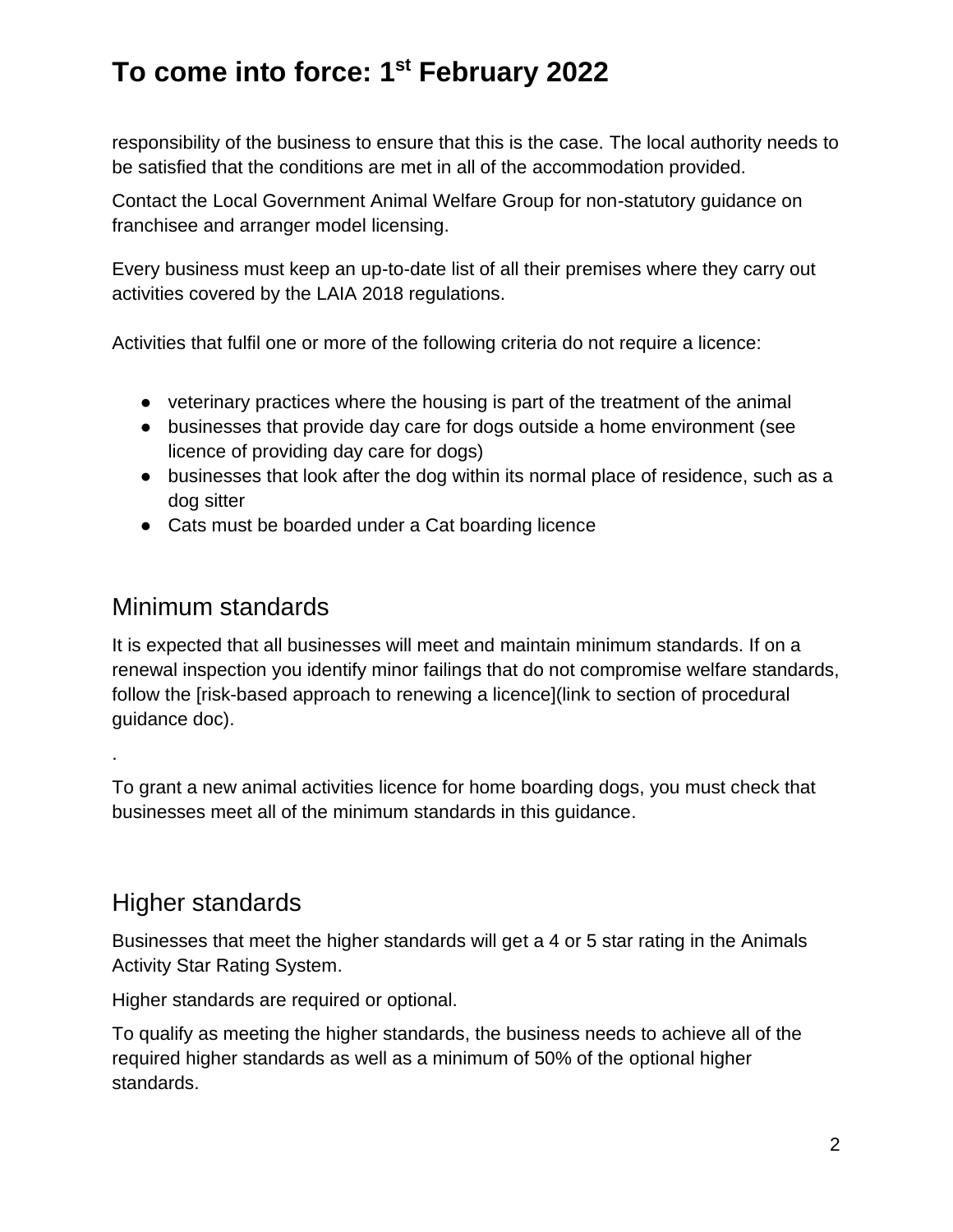If a business meets the higher standards, they will qualify for a longer licence that's valid for 2 or 3 years rather than one year. This lowers the cost of the licence.

See the procedural guidance for an explanation of the animal activity star rating system and how it incorporates a risk assessment of the business.

### Part A - General conditions (Schedule 2 of the Regulations)

Paragraph numbers relate to the conditions in the schedules of the regulations.

#### 1.0 Licence display

1.1 A copy of the licence must be clearly and prominently displayed on any premises used for the licensable activity.

The licence must be displayed in a public-facing area of the premises such as the entrance or reception area.

The licence holder must provide a list of their associated premises.

Details of any changes to the list of associated premises must be reported to the local authority within 30 days of the change.

1.2 The name of the licence holder followed by the number of the licence holder's licence must be clearly and prominently displayed on any website used in respect of the licensable activity.

#### 2.0 Records

2.1 The licence holder must ensure that at any time all the records that the licence holder is required to keep as a condition of the licence are available for inspection by an inspector in a visible and legible form or, where any such records are stored in electronic form, in a form from which they can readily be produced in a visible and legible form.

2.2 The licence holder must keep all such records for at least 3 years beginning with the date on which the record was created.

Electronic records must be backed up.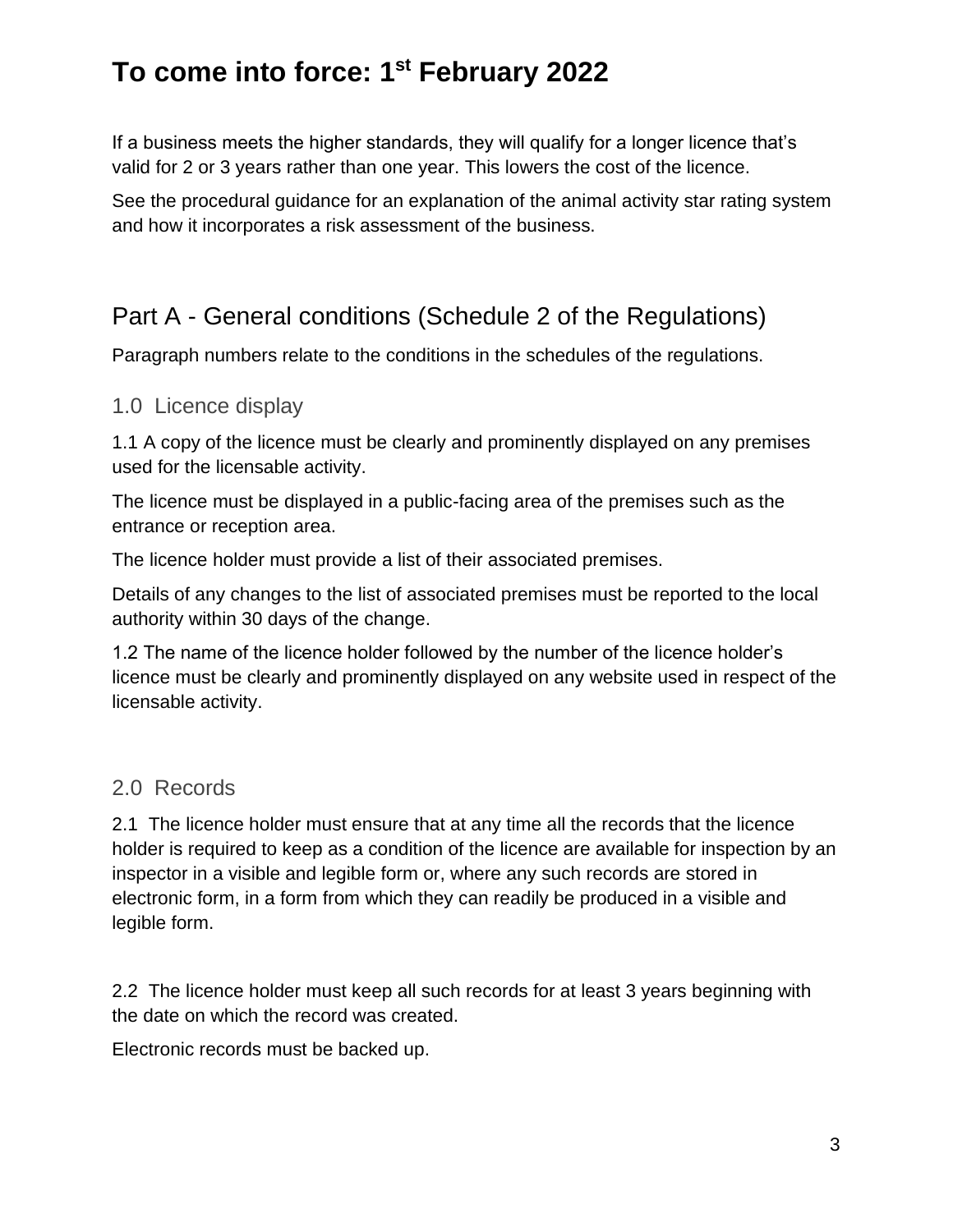#### 3.0 Use, number and type of animal

3.1 No animals or types of animal other than those animals and types of animal specified in the licence may be used in relation to the relevant licensable activity.

This licence applies only to providing home boarding for dogs. If you are concerned about the welfare of other animals then you should inform the relevant person in the local authority, the police or a relevant animal welfare organisation.

3.2 The number of animals kept for the activity at any time must not exceed the maximum that is reasonable taking into account the facilities and staffing on any premises used for the licensable activity.

The licence must state the maximum number of dogs that can be home boarded at the premises. Undeclared numbers are a breach of the licence, especially if they're not reflected in increased staffing levels.

Each dog from the same family unit must have access to a room where it can sleep, go to hide, and be kept separate from other dogs. This is especially important when the proprietor is absent. Rooms must be high enough for a human adult to stand in.

Dogs must not be home boarded in:

- any room with a glass roof (including a conservatory)
- a bedroom in which the usual occupant is below the age of 16
- a garage (unless converted to a standard suitable for a human to live in)
- a cupboard
- a cellar (unless converted to a standard suitable for a human to live in)
- a loft (unless converted to a standard suitable for a human to live in)
- a balcony
- an outside building, structure or shed

Hallways and bathrooms can be used as designated rooms as long as the other conditions in this guidance can be met, such as space requirements, temperature and ventilation.

If a barrier is used to divide a designated room, this can be used as multiple spaces as long as each space meets the conditions in this guidance.

Dividing barriers must be:

- firmly fixed to the walls
- at least 1.83 metres high
- use wire mesh no larger than 50 millimetres by 50 millimetres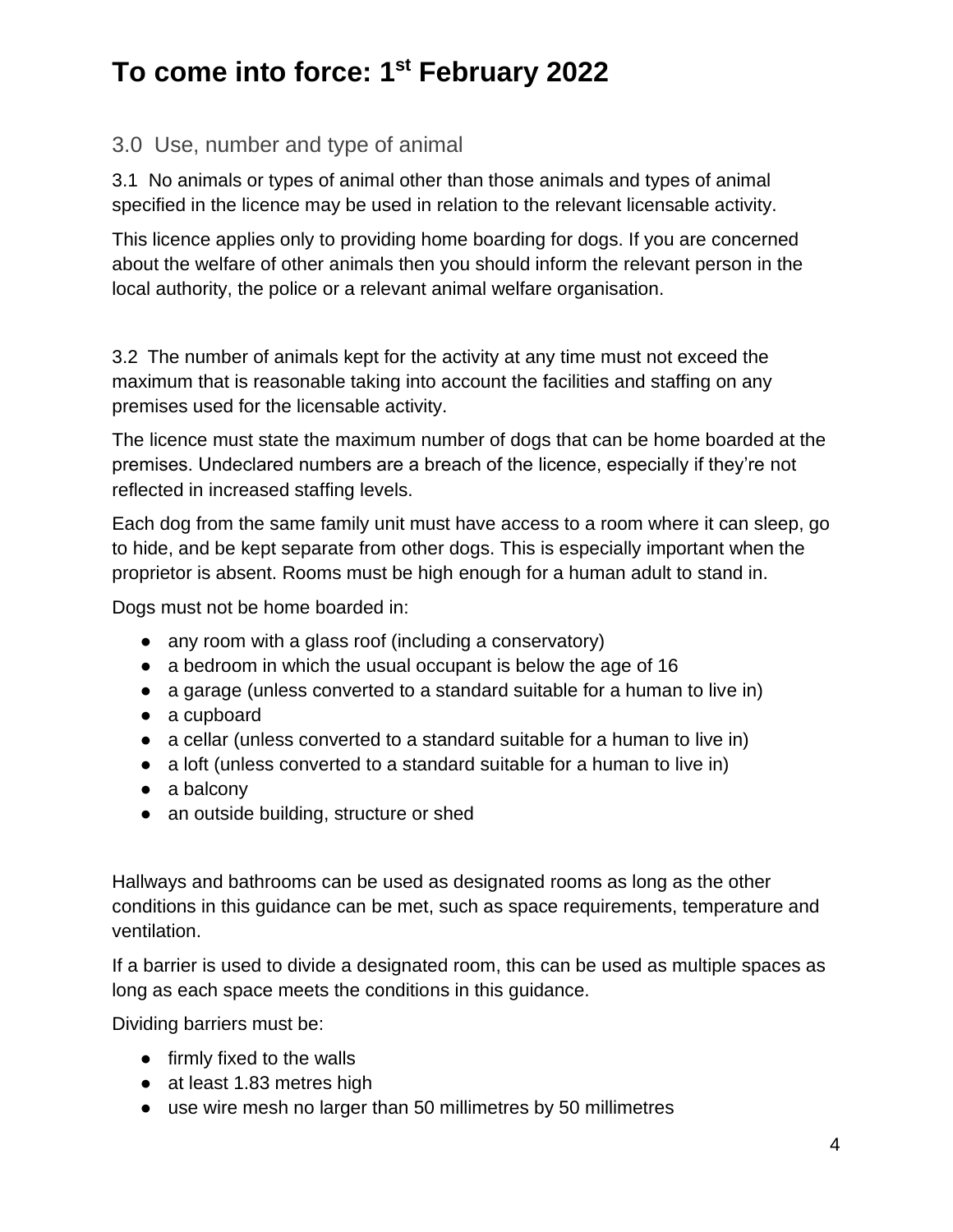Each divided space must have a floor area of at least 6 square metres.

Other dogs in the household should be considered as part of the number of dogs that can be reasonably cared for under a home boarding licence. .

#### Optional higher standard for rooms

Bathrooms, hallways and partitioned rooms are not used as designated rooms

#### 4.0 Staffing

4.1 Sufficient numbers of people who are competent for the purpose must be available to provide a level of care that ensures that the welfare needs of all the animals are met.

Staffing levels must ensure that each dog's individual welfare needs can be fully met when home boarded. Animal welfare requirements must not be compromised by a lack of staff.

There must be at least one competent person to help with care and supervision if the licence holder is absent for an extended period.

Each member of staff should have 10 dogs or less to care for.

4.2 The licence holder or a designated manager and any staff employed to care for the animals must have competence to identify the normal behaviour of the species for which they are caring and to recognise signs of, and take appropriate measures to mitigate or prevent, pain, suffering, injury, disease or abnormal behaviour.

Staff must be trained in:

- animal welfare, including recognising poor welfare
- animal handling
- animal behaviour
- cleanliness and hygiene
- feeding and food preparation
- disease prevention and control
- recognising sick or injured animals
- giving first aid treatment to animals

There must be a record of all staff training.

Staff must either: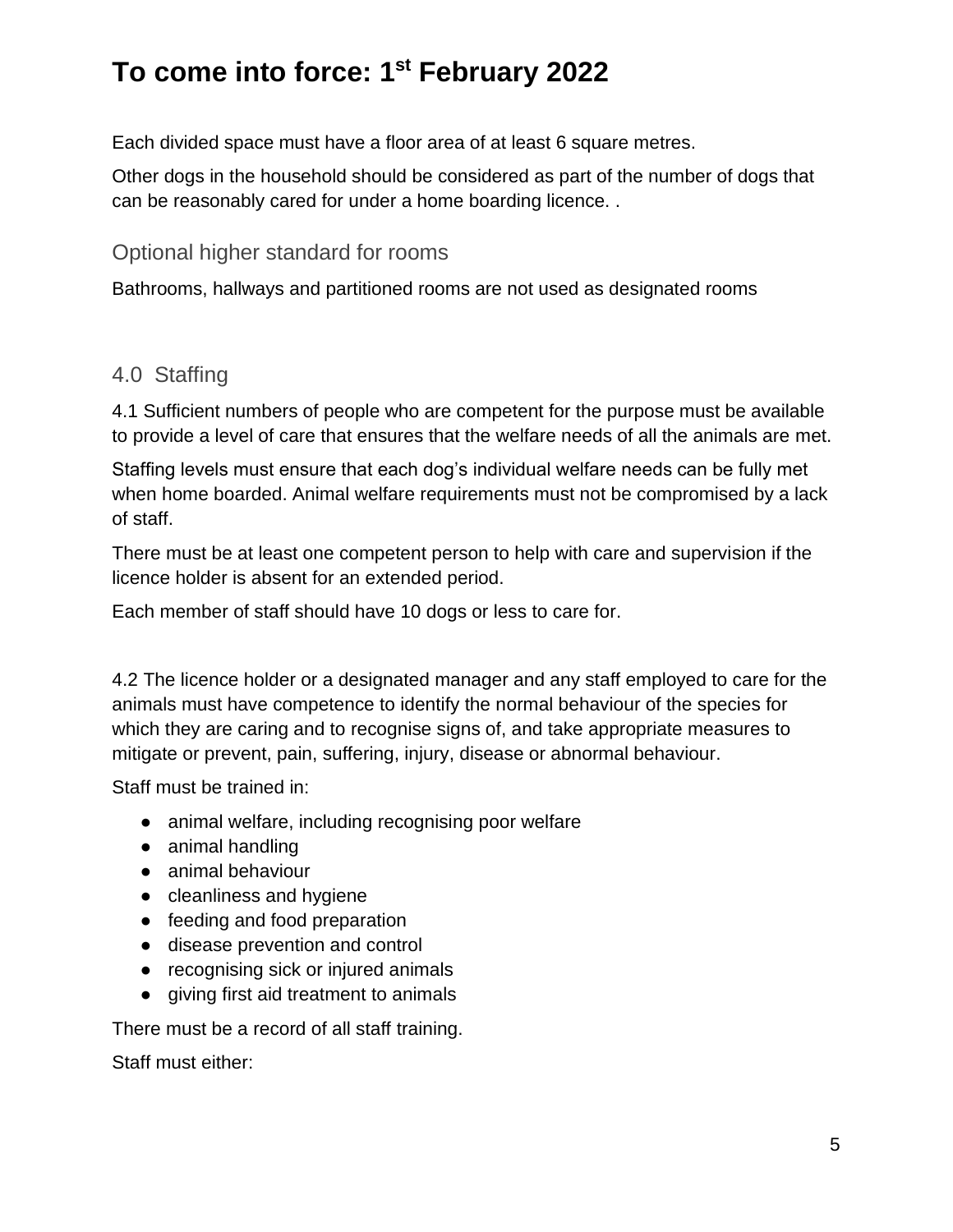\* hold a formal qualification such as a Level 2 OFQUAL regulated qualification appropriate for their role

\* show they have relevant and sufficient knowledge and experience

Where no accredited training course exists for an activity, other evidence of training must be provided, such as industry generated courses.

Staff who have taken an OFQUAL regulated qualification must show that they have progressed with their study in a 12-month period, and must complete the qualification within 2 years.

4.3 The licence holder must provide and ensure the implementation of a written training policy for all staff.

The training policy must be reviewed and updated annually, and must include:

- an annual appraisal
- planned continued professional development
- recognition of any knowledge gaps

This applies to all staff including the licence holder.

Staff participation can be shown by:

- records of the courses they are taking
- records of written or online learning
- keeping up to date with any research or developments for specific species
- annual appraisal documents

Evidence of staff attendance or completion of the training must be provided.

Required higher standard for staffing

There must be at least one full-time member of staff per 8 dogs.

Optional higher standard for staffing

There must be a member of permanent, full-time staff with an appropriate OFQUAL regulated Level 3 qualification.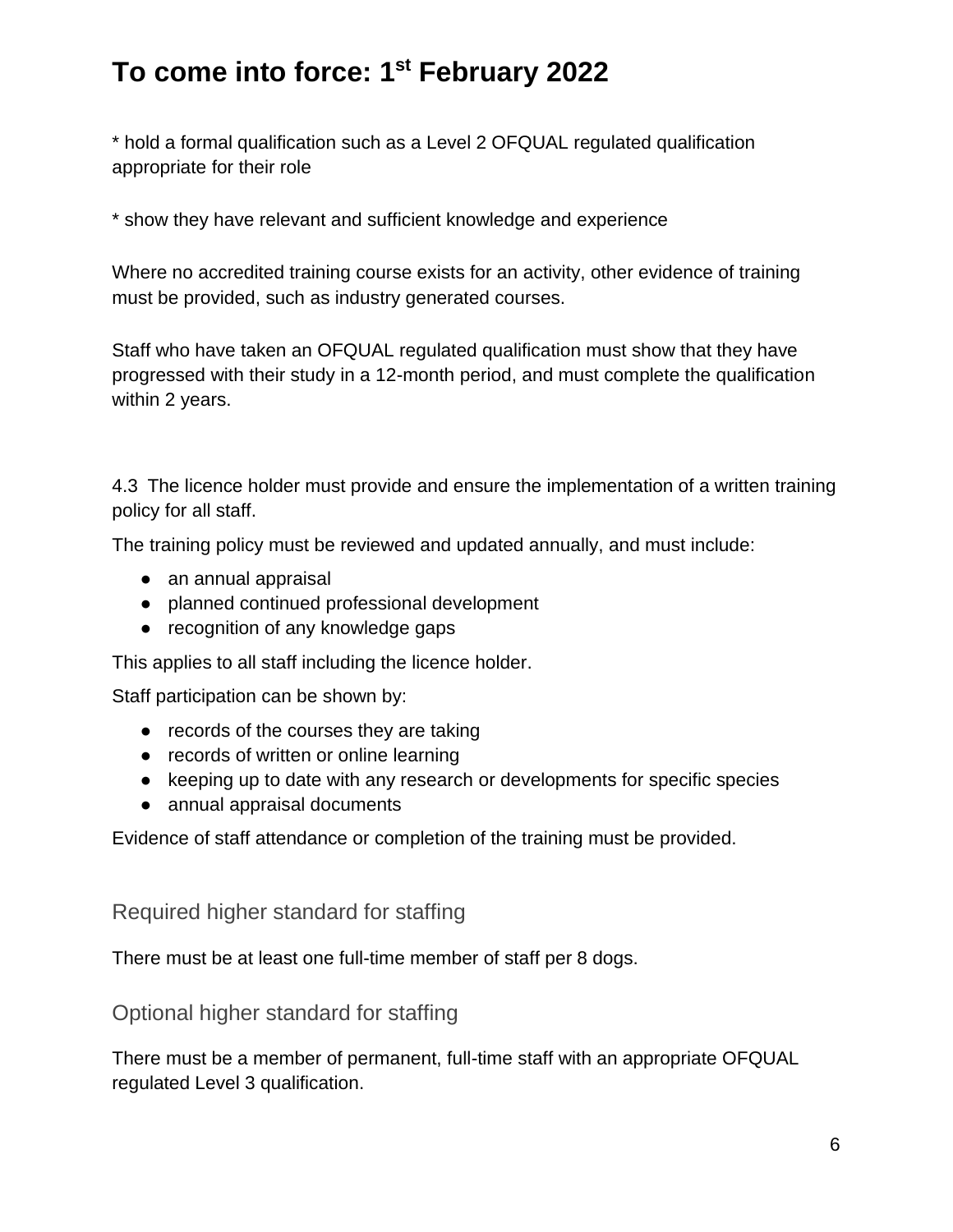#### 5.0 Suitable environment

5.1 All areas, equipment and appliances which the animals have access to must present minimal risk of injury, illness and escape. They must be built from materials that are strong, safe and durable. They must be in good repair and well maintained.

The home must be well maintained and in good repair. Internal doors should open inwards to avoid dogs getting out and opening onto people. Where this is not possible, a safety procedure must be in place.

Each designated home boarding room must have a latch-closing, full height door for access and security. Any glass in the door must be safety glass. The doors must be shut at night.

Electrical sockets and appliances must be safe and secure.

All interior surfaces that dogs can access must be cleaned regularly and kept in good repair. Wherever possible, interior surfaces must be smooth, waterproof and washable. Floors must be non-slip.

There must be no standing water from cleaning, or urine on floors.

There must be no sharp or rough edges, projections, or other hazards, such as chemicals and loose cables in areas where dogs could get hurt.

Doors, gates and windows to the outside must be secure, lockable and robust to avoid dogs escaping, damaging them or getting hurt.

Anyone caring for the dogs must have access to keys and any key codes in case of emergency.

Drains must always be clear and fluids run directly into them. Drain covers should be safe so they do not trap paws or claws.

Outdoor fencing should be strong and rigid. A dog must not be able to dig under it. Any wire mesh must be at least 2 millimetres thick (British Standard 14 gauge welded mesh). The mesh size must be less than 50 millimetres by 75 millimetres.

Any wood must be good quality and well maintained. It should be smooth and sealed to make it waterproof. Damaged wood must be over-clad or sealed.

Any outdoor timber that dogs may come into contact with must be treated against rot with non-toxic products, such as fence posts.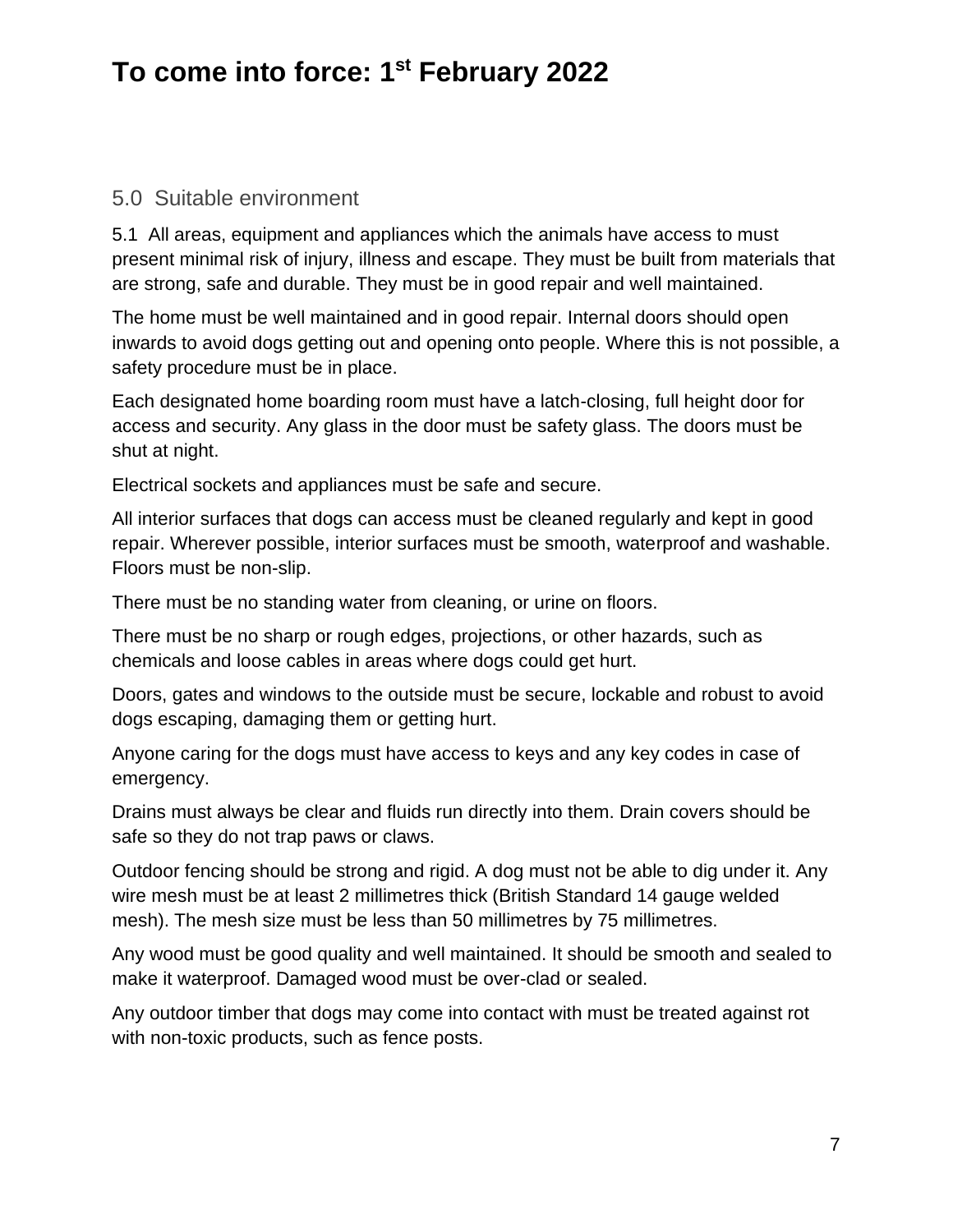5.2 Animals must be kept at all times in an environment suitable to their species and condition (including health status and age) with respect to:

- (a) their behavioural needs
- (b) its situation, space, air quality, cleanliness and temperature
- (c) the water quality (where relevant)
- (d) noise levels
- (e) light levels
- (f) ventilation

Dogs must not be kept in areas where the temperature may cause them distress. Sleeping conditions should be between 10°C and 26°C.

Dogs must be checked to see if they are too hot or too cold. If a dog is showing signs of discomfort, steps must be taken for its welfare. A dog must be able to move away from a direct source of heat.

Inside areas must be well ventilated to avoid excess humidity and be draught-free.

Heaters and electrical equipment must not be placed where they could burn, electrocute or give an electric shock to a dog or human. They must not be placed where they can start a fire. Open fires and wood burners must have fire guards in place.

Dogs must not be exposed to excessive noise.

5.3 Staff must ensure that the animals are kept clean and comfortable.

There must be sufficient clean resting places to provide comfort and warmth for every dog.

Dogs should have a grooming and health check regime agreed with the owner, such as wiping weepy eyes or avoiding long fur from matting. Attention must be paid to the dog's coat, teeth, ears and nails, and a check for parasites.

5.4 Where appropriate for the species, a toileting area and opportunities for toileting must be provided.

Dogs must have regular opportunities during the day for toileting in an outside secure area or as part of its exercise. Each dog's individual needs should be taken into account.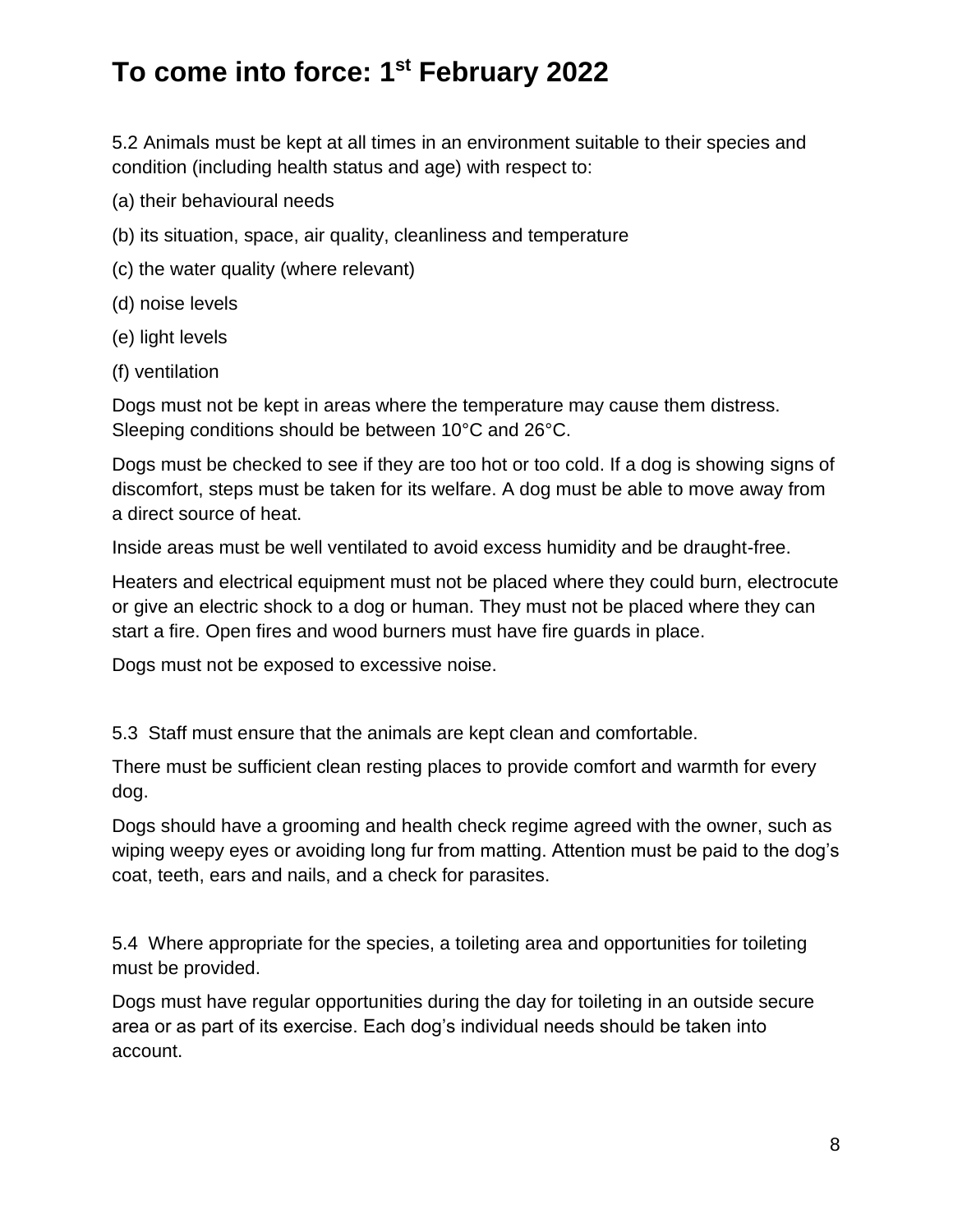5.5 Procedures must be in place to make sure housing and any equipment is cleaned as often as necessary and good hygiene standards are maintained. The housing must be capable of being thoroughly cleaned and disinfected.

Designated rooms must be inspected at least once a day and kept clean, in accordance with the documented cleaning and disinfection procedure.

Dogs must be moved from the area while it's being cleaned.

Faeces must be removed from all areas at least twice a day, but as often as necessary.

Where a pest problem is identified, a control programme must be implemented.

5.6 The animals must be transported and handled in a manner (including for example in relation to housing, temperature, ventilation and frequency) that protects them from pain, suffering, injury and disease.

The licence holder must demonstrate that a suitable vehicle is available to transport the dogs.It does not have to be owned by the licence holder.

During transport, dogs must be restrained using a dog crate, transport harness or dog guard. Dog crates need to be large enough so that the dog can stand, lie down and turn around freely inside. Crates must be well ventilated and firmly secured. Dogs should be out of direct sunlight and away from heating vents.

Vehicles must be regularly cleaned and disinfected.

Dogs must not be left in vehicles for unreasonable periods. They must never be left unattended in a car or other vehicle where the temperature may risk the comfort and safety of the dog. The driver must think about whether it's necessary to transport dogs when the temperature poses a risk to the health of the dog.

Journeys must include sufficient breaks for water, food and toileting.

If the business includes a collection and delivery service, dogs must be on a lead outside the vehicle to stop them escaping.

Dogs must be transported to vet facilities in an appropriate manner for their condition and without further suffering. Vet advice on the condition of the animal and suitability for transport should be sought before transport.

5.7 All the animals must be easily accessible to staff and for inspection. There must be sufficient light for the staff to work effectively and observe the animals.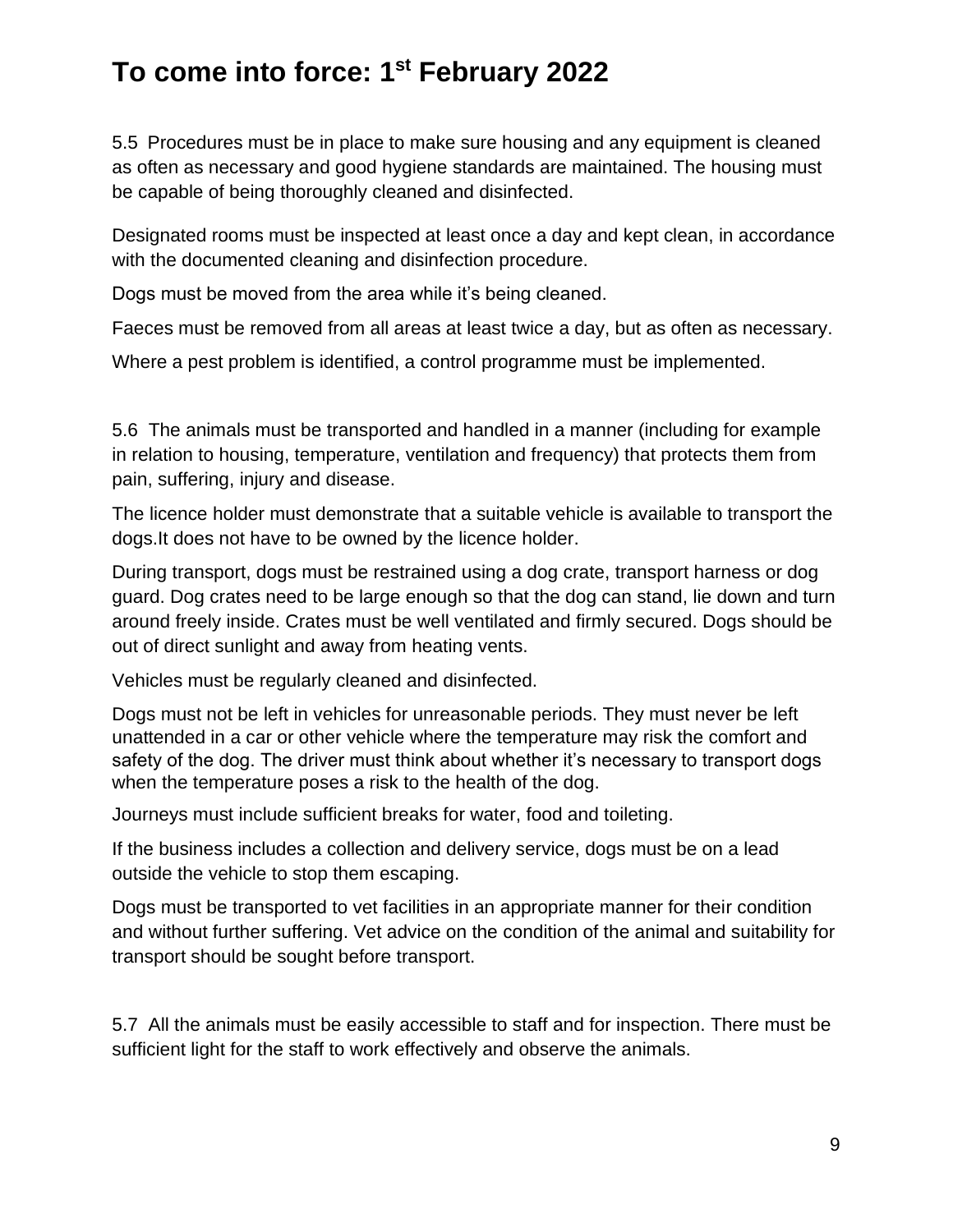There must be good light in all areas of the facility where the dogs can go. Where practicable this must be natural light, but artificial light must be available. Where artificial lights are used, there must be 10 to 12 hours of it daily.

Lights must be turned off at night to provide a period of darkness.

5.8 All resources must be provided in such a way (for example, as regards frequency, location, access points) that minimises competitive behaviour or the dominance of individual animals.

In a communal area, there must be multiple resources such as:

- food
- water
- enrichment items
- resting and sleeping areas

The number of each item provided should be at least the same as the number of dogs in any communal area.

Dogs must be monitored carefully especially at feeding times.

5.9 The animals must not be left unattended in any situation or for any period of time that is likely to cause them distress.

Dogs must have human company. They must not be routinely left alone for more than 3 hours in a 24 hour period, or shorter intervals as necessary for the individual health, safety and welfare of an individual dog. All dogs should be observed by trained and competent staff.

Optional higher standard for providing a suitable environment for dogs

Ventilation must be a managed, fixed or portable, air system to maintain temperatures in all weathers. This can be an air conditioning unit or removable fans installed safely away from animals.

There must be a designated other person or member of staff who can cover any emergency so that the dogs are never left alone.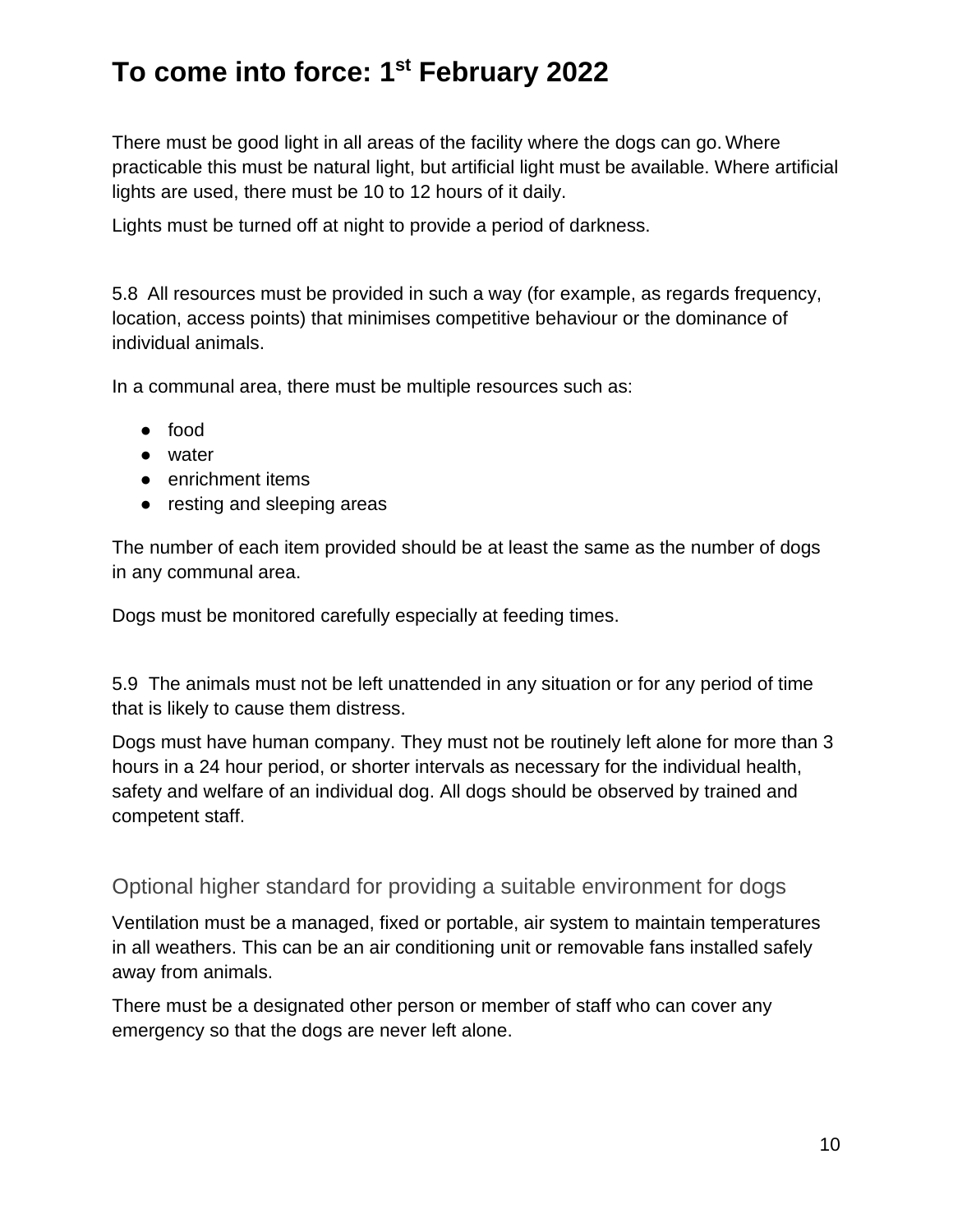#### 6.0 Suitable diet

6.1 The animals must be provided with a suitable diet in terms of quality, quantity and frequency. Any new feeds must be introduced gradually to allow the animals to adjust to them.

Adult dogs must be fed at least once per day according to the individual dog's needs. Their diet must be discussed and agreed with the owner.

If there are concerns about a dog's diet the owners must be informed and veterinary advice sought.

Dogs must be separated at feeding time unless the owner has allowed this by written consent.

6.2 Feed and (where appropriate) water intake must be monitored, and any problems recorded and addressed.

Dogs must be monitored and if they refuse to eat for longer than 24 hours, veterinary advice must be sought.

The amount of water a dog drinks must be checked. The owner must be told if the dog is drinking too much or not enough.

The general condition of all long stay dogs must be monitored and dogs displaying significant weight loss or gain, must be checked by a vet and treated as necessary.

The facility must follow veterinary advice when feeding debilitated, underweight or ill dogs, or those with specific diets.

6.3 Feed and drinking water provided to the animals must be unspoiled and free from contamination.

Food bowls should be emptied and cleaned following feeding so that food, particularly wet food, is not left out until the next feeding time.

The facility must have fridges available to store dog food. Food must be stored away from vermin and in cool and dry places.

6.4 Feed and drinking receptacles must be capable of being cleaned and disinfected, or disposable.

The equipment used to serve food or drink to the dogs must be:

● non-porous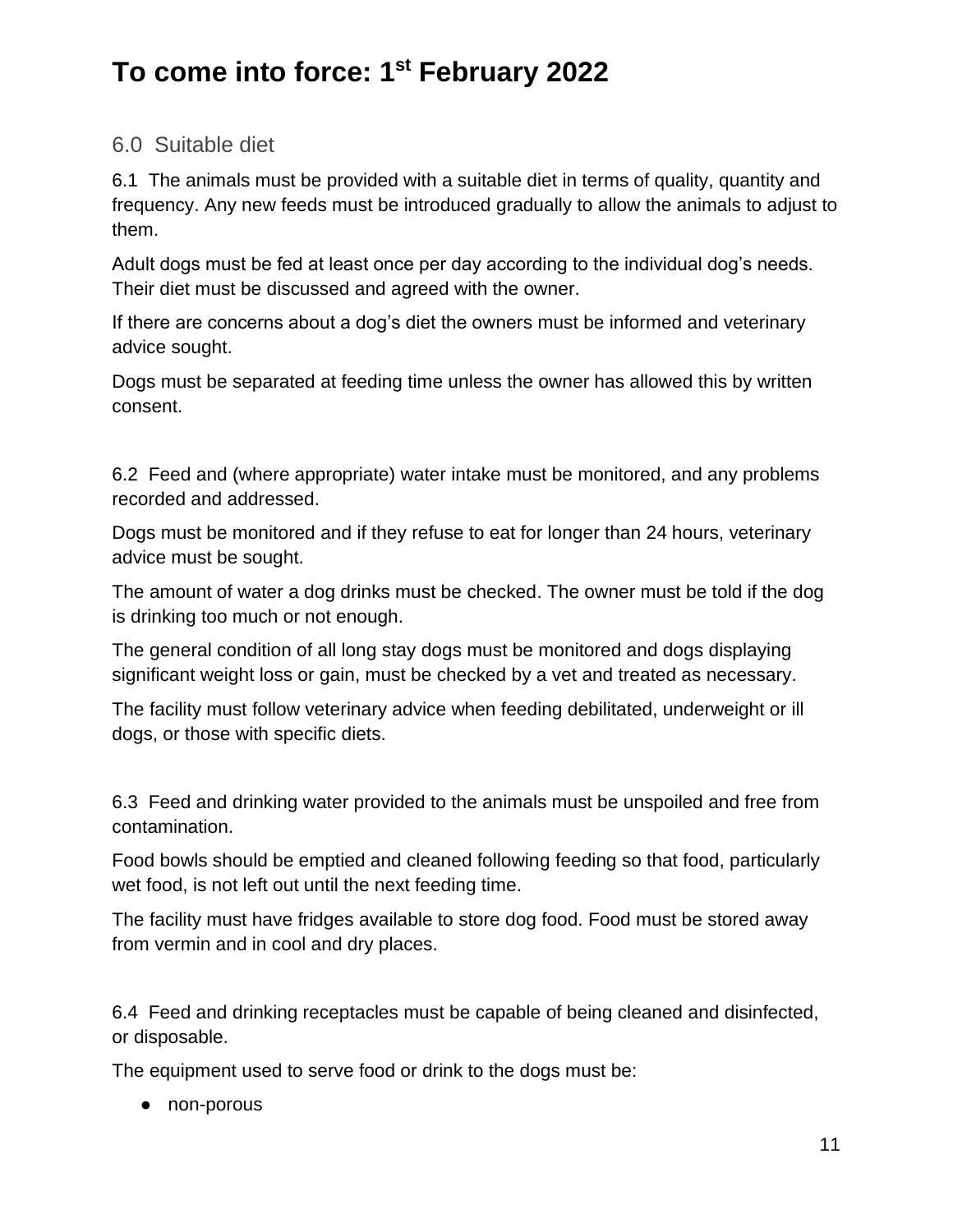- cleaned daily
- disinfected at least once a week
- disposed of or fixed if damaged

6.5 Constant access to fresh, clean drinking water must be provided in a suitable receptacle for the species that requires it.

Dogs must have fresh, clean drinking water daily. The container must be clean and changed or refreshed as often as necessary.

There must be multiple water bowls. All dogs must have easy access to water.

6.6 Where feed is prepared at the premises, there must be hygienic facilities for its preparation including a working surface, hot and cold running water and storage.

There must be a separate hand wash basin with hot and cold water for staff to wash their hands. This needs to be connected to a drainage system.

Soap and hygienic hand drying facilities must also be available.

The food preparation area must be kept clean and free from vermin at all times.

Bowls or similar containers for a dog's food and drink must not be used for any other purpose.

#### 7.0 Monitoring behaviour and training

7.1 Active and effective environmental enrichment must be provided to the animals in inside and any outside environments.

A facility must create a written programme that shows how they provide an enriching environment inside and outside. This must be agreed with the owner. The programme will show how the facility will provide:

- grooming
- socialisation
- play

All dogs must receive appropriate toys or feeding enrichment (or both) unless veterinary advice suggests otherwise.

Toys must be checked daily to ensure they stay safe and must not be left with dogs when staff are not on the premises.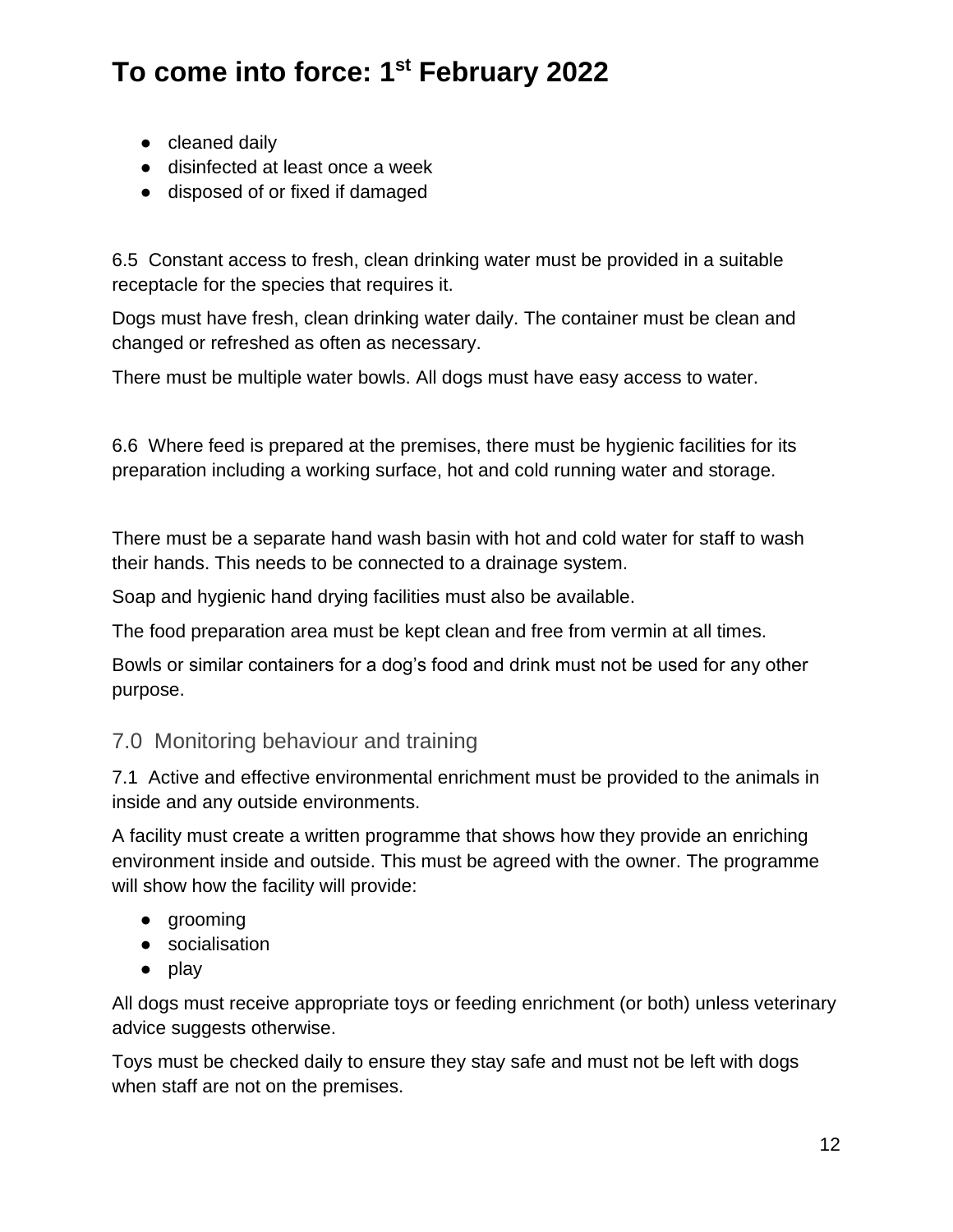Competition between dogs must be avoided.

7.2 For species whose welfare depends partly on exercise, opportunities to exercise which benefit the animal's physical and mental health must be provided unless advice from a vet suggests otherwise.

Dogs must have at least one walk per day. Consideration must be given to life stage, physical and mental health and owner's preference when planning daily exercise.

A dog walker may walk no more than 6 dogs at the same time. The owner must consent to their dog being walked with others. Dogs must be familiarised with each other beforehand.

Dogs that cannot be exercised must be given other forms of mental stimulation.

Outdoor areas must not be used by more than one dog at any one time, unless they are from the same household, or the owner has allowed this by written consent .

The outdoor area must be cleared of all hazards after each use. Faeces must be picked up between dogs using an area.

Where artificial turf is used, it must be kept in good repair and a dog must not be able to eat it.

Dogs must not be able to get to the bins. The outdoor or garden area of the facility and any other areas that the dogs can access must be secure and safe.

Dogs must not have unsupervised access to ponds, pools, wells and any other features that might pose a risk.

7.3 The animals' behaviour and any changes of behaviour must be monitored. Advice must be sought, as appropriate and without delay, from a vet or, in the case of fish, any person competent to give such advice if adverse or unusual behaviour is detected.

All staff must be able to spot unusual behaviour, and in particular dogs that are anxious or frightened of contact .

The behaviour of each dog must be monitored every day. Changes of behaviour must be recorded and the owner must be told if there are signs of:

- suffering
- stress
- fear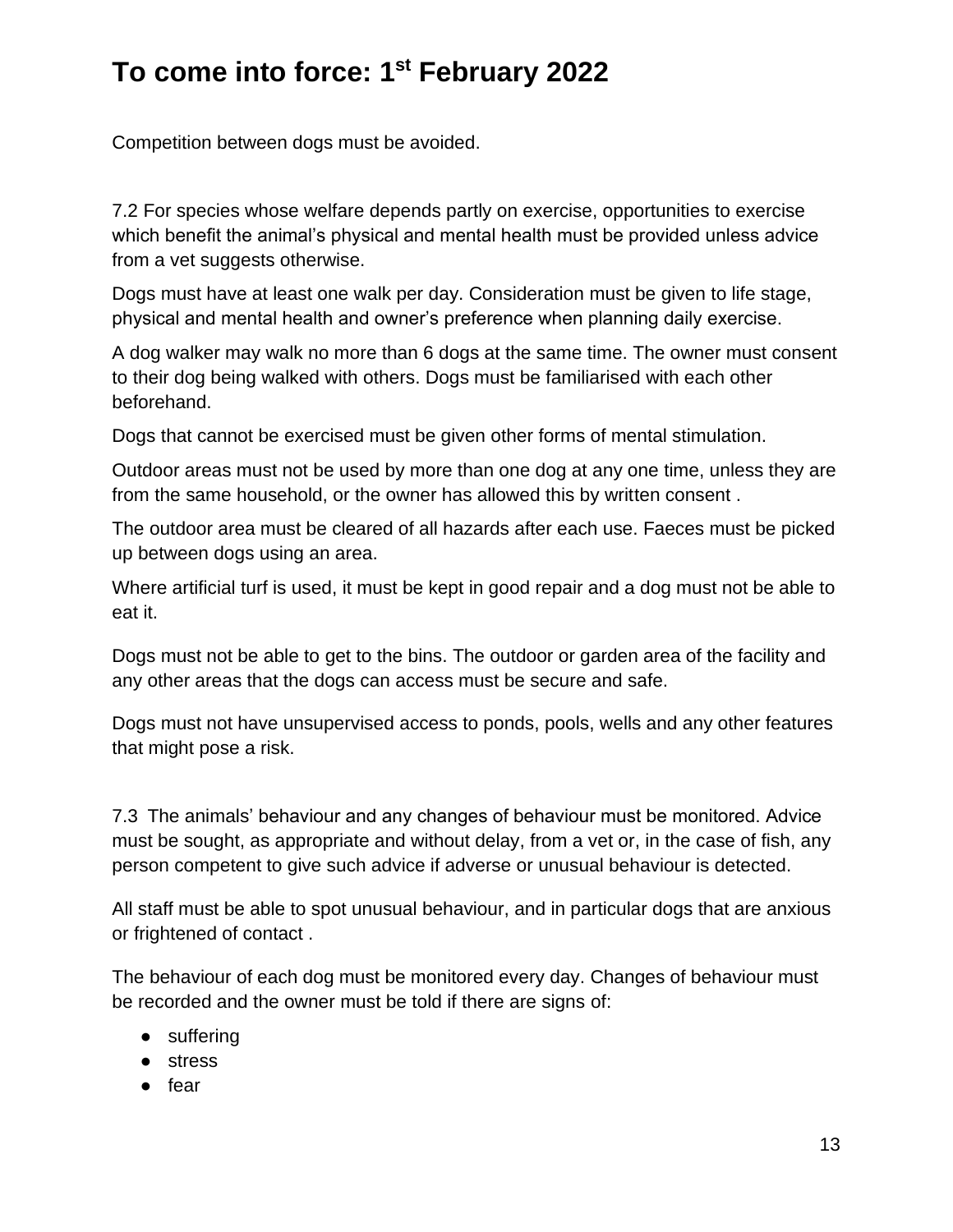- aggression
- anxiety

If a dog is showing signs of nerves, stress or fear, or is likely to, they should be taken somewhere suitable within the facility.

The staff should pay particular attention to dogs that are:

- elderly
- nervous
- on medication

7.4 Where used, training methods or equipment must not cause pain, suffering or injury.

Training must be reward-based that rewards good behaviour and ignores unwanted behaviour.

- 7.5 All immature animals must be given suitable and adequate opportunities to:
	- (a) learn how to interact with people, their own species and other animals where such interaction benefits their welfare
	- (b) become habituated to noises, objects and activities in their environment

There must be written procedures in place for dogs that are under one year of age.

Required higher standard for monitoring dogs' behaviour and training

There must be a clear plan setting out 2 walks per dog each day for a minimum of 20 minutes each. There must be an alternative form of enrichment planned for dogs that cannot be exercised for veterinary reasons for the same periods of time.

Optional higher standard for monitoring dog's behaviour and training

Any outside space will have two secure physical barriers between any dog and any exit.

#### 8.0 Animal handling and interactions

8.1 All people responsible for the care of the animals must be competent in the appropriate handling of each animal to protect it from pain, suffering, injury or disease.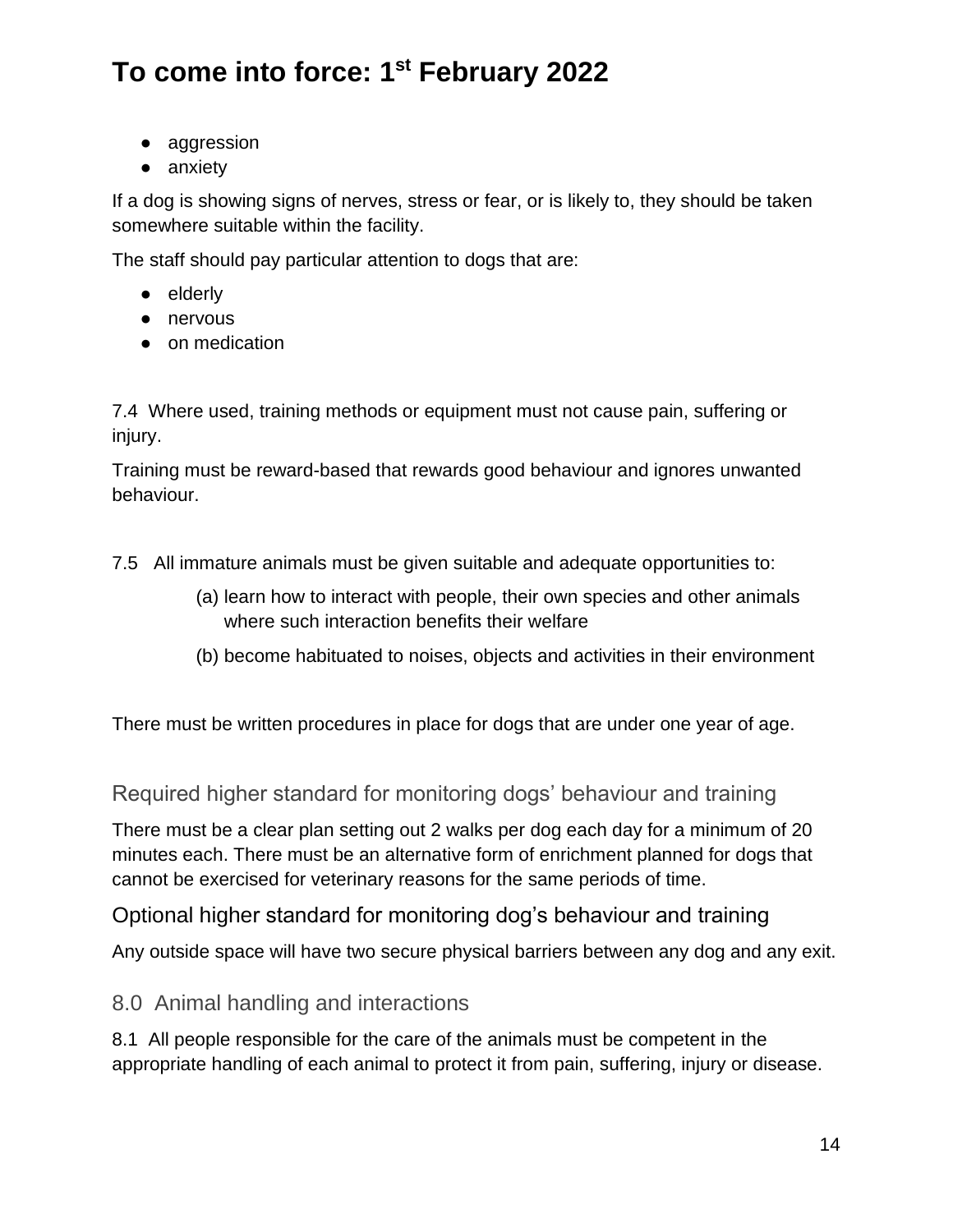Dogs must always be handled humanely and in a way that is suitable for their individual needs. This is to minimise fear, stress, pain or distress. Dogs must never be punished so that they become frightened or display agitated behaviour.

Anyone caring for home boarded dogs, including anyone in the household over the age of 16 must be competent to handle them correctly. They must be able to recognise and deal with undesirable behaviours.

8.2 The animals must be kept separately or in suitable compatible social groups appropriate to the species and individual animals. No animals from a social species may be isolated or separated from others of their species for any longer than is necessary.

A policy must be in place to monitor new dogs coming into the home boarding environment.

It must be possible to keep new dogs at the facility away from other dogs if it's required. The inspector must be shown how this is done.

It is not recommended that cats are kept on the premises. If there are resident cats, the licence holder must identify where the cats could experience stress, and show how they plan to reduce the chance of stress to protect the cat's welfare.

Small pets must be kept separate from home boarding dogs. For example, in an area or room which the dog cannot access. Animals kept in the garden or outdoor exercise area (such as rabbits and guinea pigs) must be able to be kept separate and away from boarding dogs. The licence holder must show that the welfare needs of small pets are being met.

8.3 The animals must have at least daily opportunities to interact with people where such interaction benefits their welfare.

Animals should be encouraged, but never be forced to interact with people.

- 9.0 Protection from pain, suffering, injury and disease
- 9.1 Written procedures must:
	- (a) be in place and implemented covering
		- (i) feeding regimes
		- (ii) cleaning regimes
		- (iii) transportation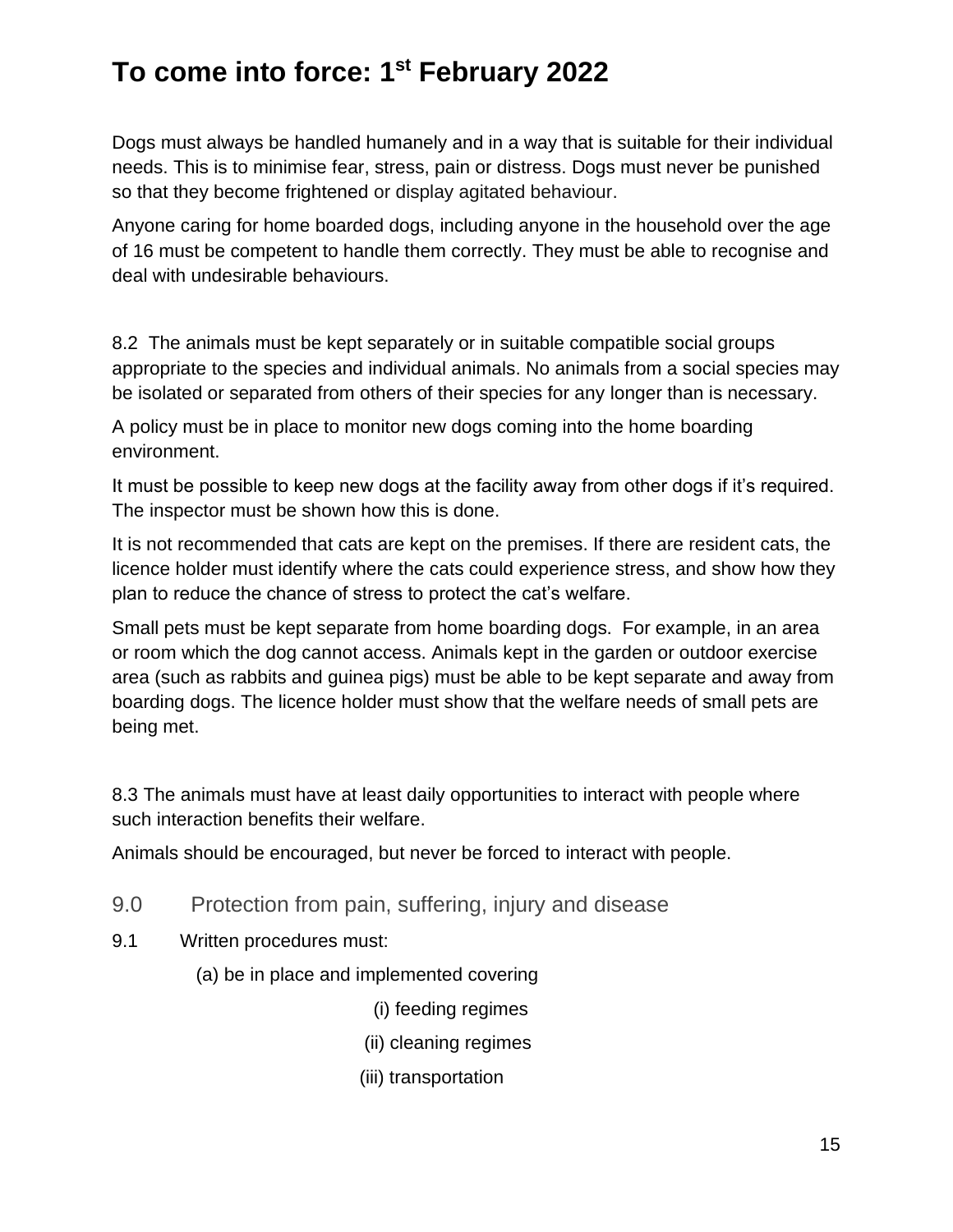- (iv) the prevention of, and control of the spread of, disease
- (v) monitoring and ensuring the health and welfare of all the animals
- (vi) the death or escape of an animal (including the storage of carcasses)
- (b) be in place covering the care of the animals following the suspension or revocation of the licence or during and following an emergency

The procedures must show how the facility will meet these conditions.

9.2 All people responsible for the care of the animals must be made fully aware of these procedures.

9.3 Appropriate isolation, in separate self-contained facilities, must be available for the care of sick, injured or potentially infectious animals.

The licence holder must be observant and watch for any signs of illness when receiving a new dog at the premises. An animal showing any signs of illness must not be accepted for boarding until it has recovered. The owner must be told as soon as possible if any illness develops while the dog is home boarding.

The facility must be able to isolate sick or injured dogs, or those that might be carrying serious infectious diseases.

If the isolation facility is at another location, such as a local veterinary practice, the licence holder must be able to show evidence that this is ready to use (for example, a letter from the practice).

All staff must understand the procedures to prevent the spread of infectious disease between infected animals and the other dogs.

If infectious disease is present on the whole premises:

- the facility must use barrier nursing procedures, and people trained in these
- staff should wear protective clothing and footwear (where applicable) and change these between enclosures
- equipment must be stored separately
- waste must be segregated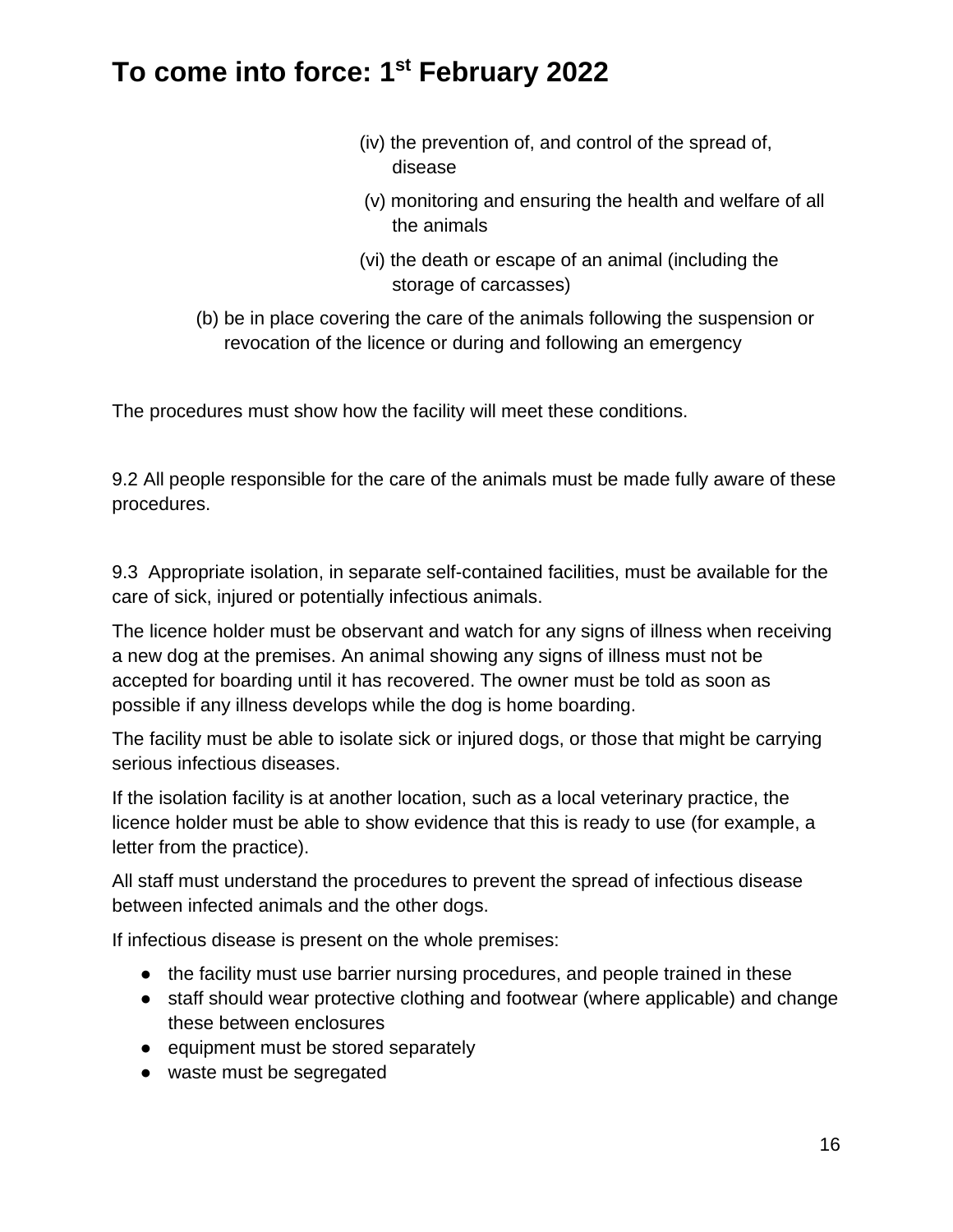Dogs showing signs of infectious disease must not be allowed in any shared outside exercise area.

Protective clothing and footwear must be worn when handling dogs in the isolation facility, and correct sanitation rules must be followed. Separate feeding and water bowls, bedding and cleaning utensils must be stored in the isolation facility ready for immediate use.

Staff must check on dogs in isolation at least as often as other dogs. Unless a separate person is looking after them, dogs in isolation must be checked after all other dogs.

9.4 All reasonable precautions must be taken to prevent and control the spread among animals and people of infectious disease, pathogens and parasites.

An up-to-date veterinary vaccination record must be seen to show that dogs, including resident dogs, have current vaccinations against:

- canine parvovirus
- canine distemper
- infectious canine hepatitis (adenovirus)
- leptospirosis
- other relevant diseases

Vaccination against other diseases such as kennel cough (bordetella bronchiseptica or canine parainfluenza virus) may be required.

A vet certificate of a recent protective titre test may be accepted instead of a booster vaccination. The certificate must state that it is valid for the current period. It is up to the licence holder whether to accept such a certificate.

Primary vaccination courses must be completed at least 2 weeks before acceptance into day care.

Vaccines used must be licensed for use in the UK. Homeopathic vaccination is not acceptable.

If there is evidence of external parasites such as fleas, ticks or lice, the dog must be treated with an appropriate product authorised by the Veterinary Medicines Directorate (VMD) and licensed for use in the UK. Treatment must be discussed with a vet before giving it to the dog. The owner must consent to this.

9.5 All excreta and soiled bedding for disposal must be stored and disposed of in a hygienic manner and in accordance with any relevant legislation.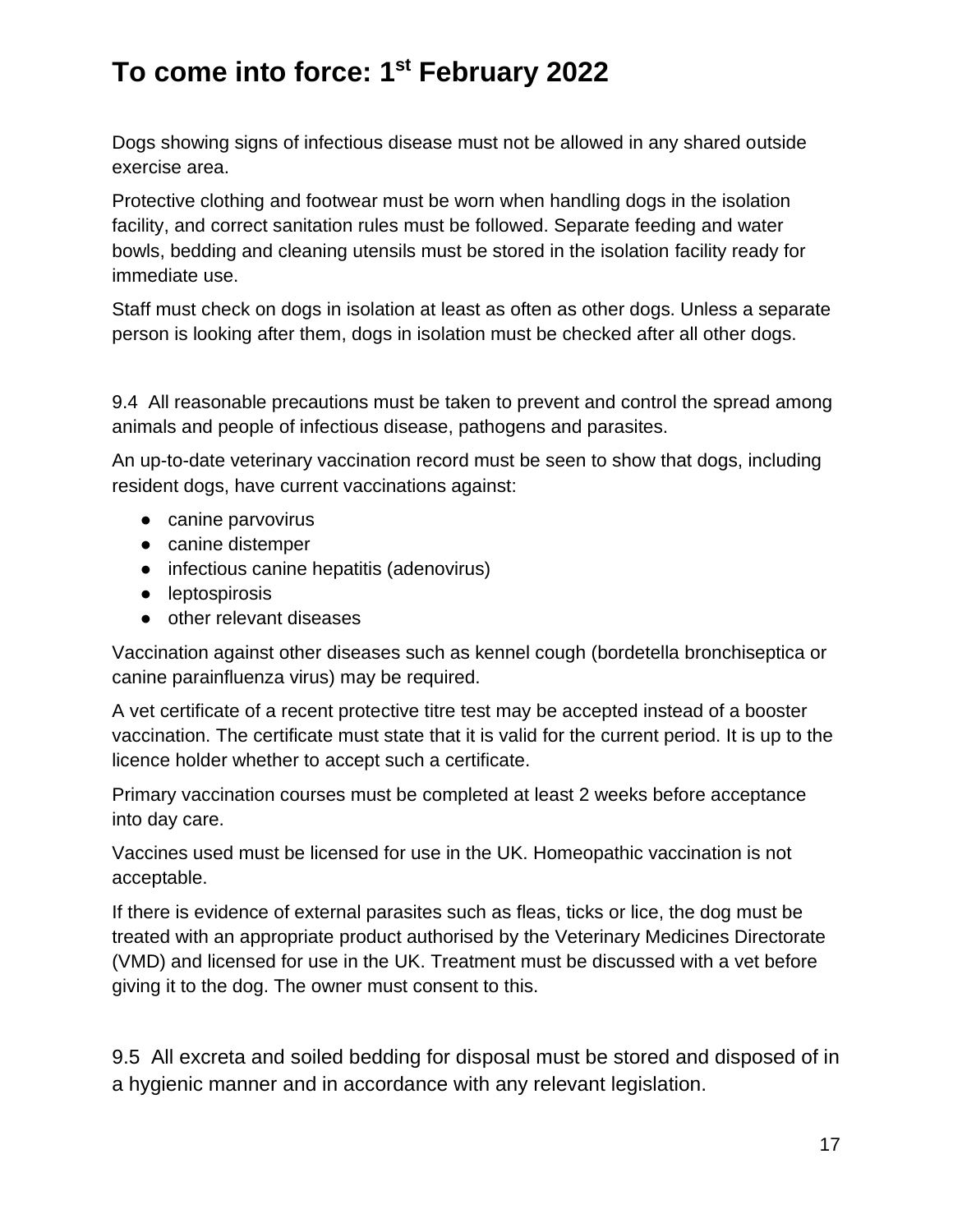Dog waste and soiled bedding must be put in a clearly marked bin. This must be emptied either daily or when full, whichever is sooner. Dog waste must be removed in accordance with the documented cleaning and disinfection procedure.

All dog waste must be stored away from areas where animals or food are kept

9.6 Sick or injured animals must receive prompt attention from a vet or, in the case of fish, an appropriately competent person and the advice of that vet or, in the case of fish, that competent person must be followed.

If the facility's trained first aider suspects that a dog is ill or injured, a vet must be contacted immediately. Any instructions for treatment must be recorded. If there is an ongoing concern, the facility must seek veterinary advice.

9.7 Where necessary, animals must receive preventative treatment by an appropriately competent person.

Any treatment must have consent of the owner and direction from a vet.

9.8 The licence holder must register with a vet with an appropriate level of experience in the health and welfare requirements of any animals specified in the licence and the contact details of that vet must be readily available to all staff on the premises used for the licensable activity.

The vet's details must be displayed where they can be easily seen by all staff members.

This must the include:

- name
- address
- telephone number
- out of hours telephone number

The dog owner and licence holder must agree which vet will be used. This decision must be recorded.

9.9 Prescribed medicines must be stored safely and securely to safeguard against unauthorised access, at the correct temperature, and used in accordance with the instructions of the vet.

All courses of treatment must be completed following the vet's instructions.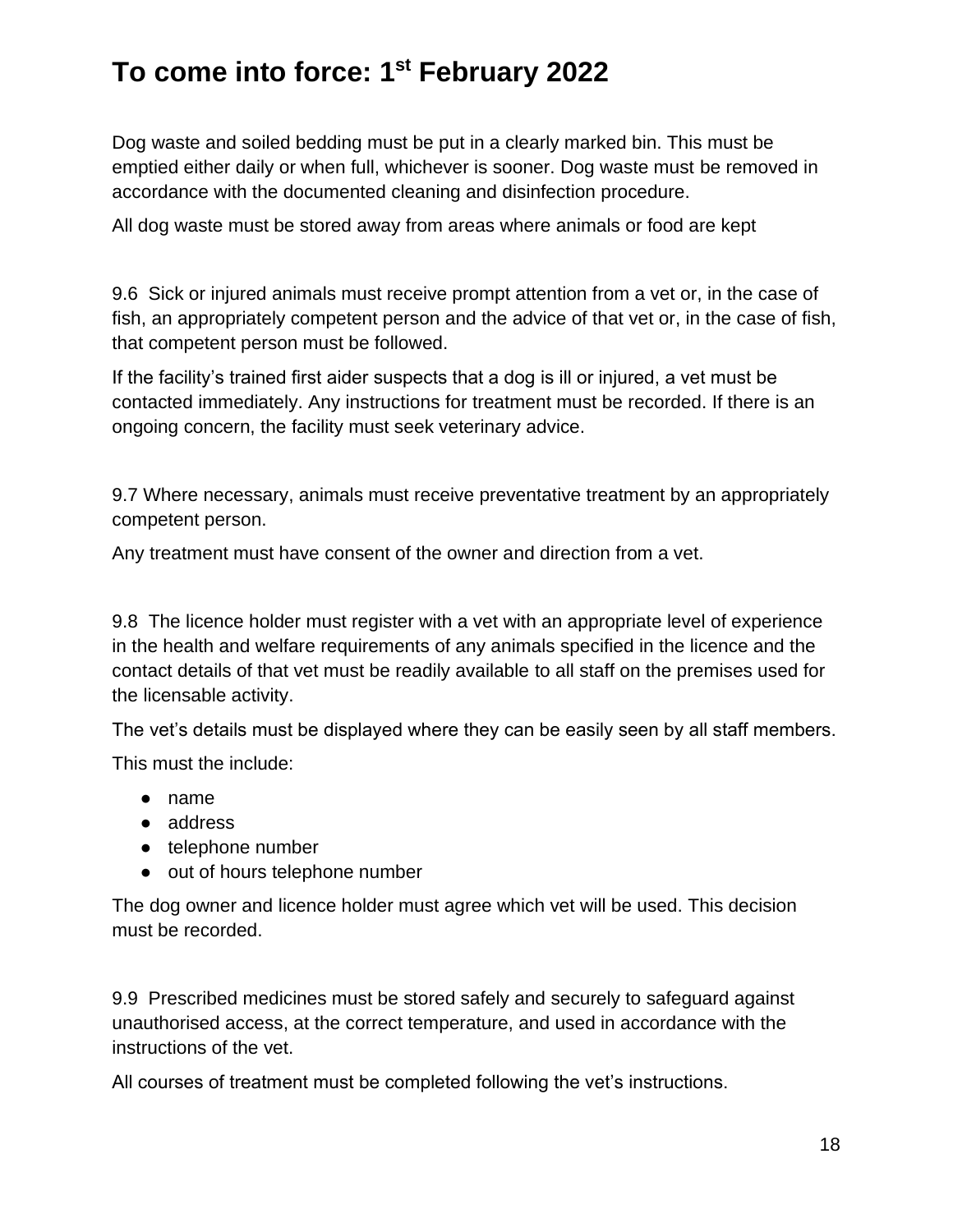Unused medications must be returned to the owner or prescribing vet.

Medicines must be stored in a fridge at the correct temperature, where needed.

9.10 Medicines other than prescribed medicines must be stored, used and disposed of in accordance with the instructions of the manufacturer or vet.

Medicine must only be used:

- with the owner's consent
- following a discussion with a vet

9.11 Cleaning products must be suitable, safe and effective against pathogens that pose a risk to the animals. They must be used, stored and disposed of in accordance with the manufacturer's instructions and used in a way which prevents distress or suffering of the animals.

Cleaning and disinfection products must be used as per the manufacturer's instructions. Disinfectant products must kill viruses as well as bacteria. Those using cleaning products must be competent in the safe use of detergents and fluids. Cleaning products must be kept entirely out of the reach of animals.

Standing water must not be allowed to accumulate. This is to avoid pathogens that live in moist environments.

Grooming equipment must be kept clean and in good repair. If provided by the owner, it must only be used on their dog and must be sent home with the dog.

Toys must be cleaned and disinfected after play or disposed of. If provided by the owner they must be sent home with the dog.

Any equipment that has been used on an infectious or suspected infectious animal must be cleaned and disinfected after use, or be disposed of.

9.12 No person may euthanise an animal except a vet or a person who has been authorised by a vet as competent for such purpose or:

- (a) in the case of fish, a person who is competent for such purpose;
- (b) in the case of horses, a person who is competent, and who holds a licence or certificate, for such purpose.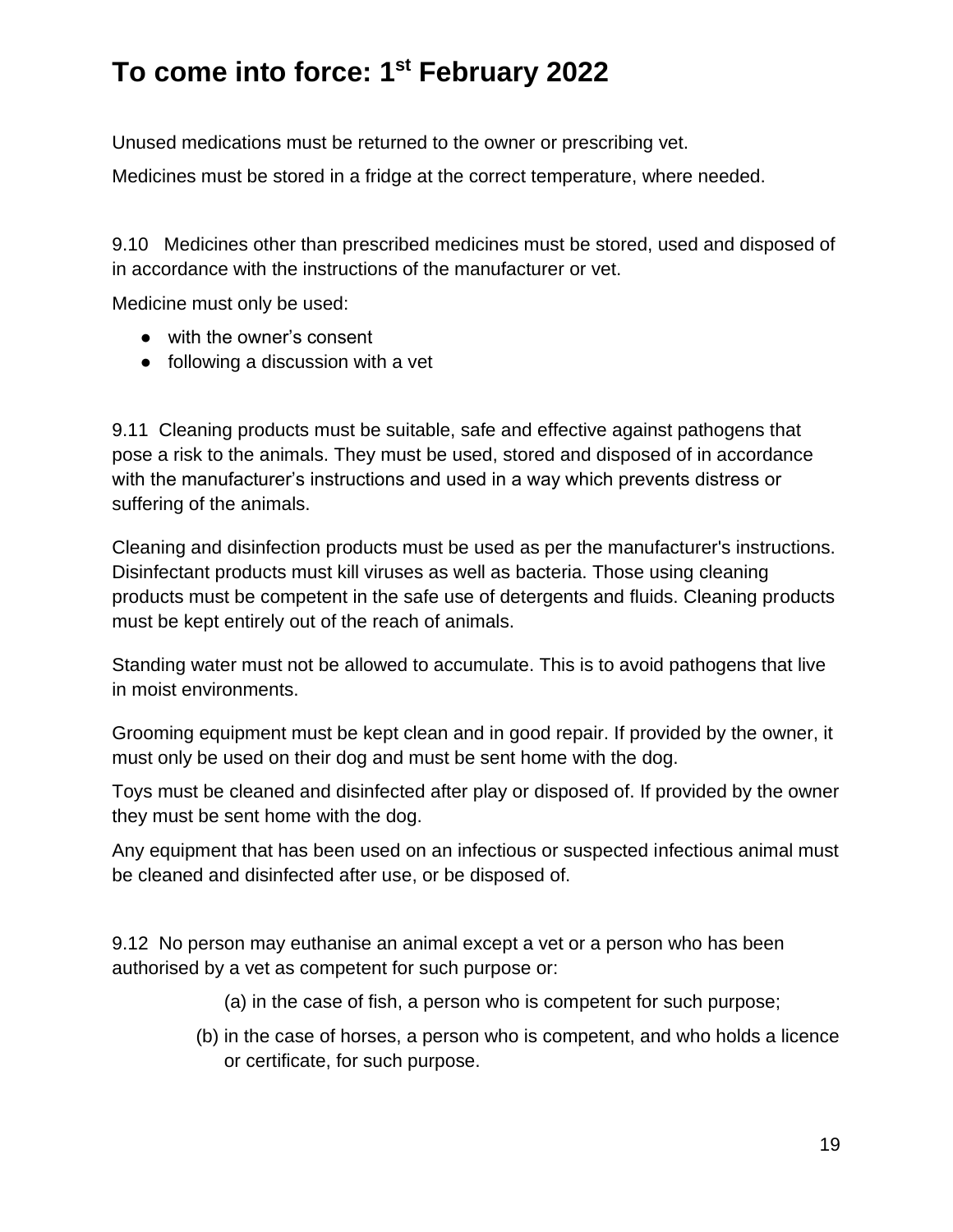(c) a person who has been authorised by a vet as competent for such purpose

Only a vet may euthanise a dog. The licence holder must keep a record of all euthanasia, and the identity of the qualified vet that carried it out. The owner or designated main point of contact must be contacted to give consent. Unless essential for the welfare of the dog, euthanasia must not take place without consent.

9.13 All animals must be checked at least once daily or more regularly as necessary to check for any signs of pain, suffering, injury, disease or abnormal behaviour. Vulnerable animals must be checked more frequently. Any signs of pain, suffering, injury, disease or abnormal behaviour must be recorded and the advice and further advice (if necessary) of a vet (or in the case of fish, of an appropriately competent person) must be sought and followed.

Records and any checklists must be made available to inspectors.

Presence or absence of faeces and urine must be monitored daily. Anything unusual must be recorded and acted upon.

#### 10.0 Emergencies

10.1 A written emergency plan, acceptable to the local authority, must be in place, known and available to all the people on the premises used for the licensable activity, and followed where necessary to ensure appropriate steps are taken to protect all the people and animals on the premises in case of fire or in case of breakdowns for essential heating, ventilation and aeration or filtration systems or other emergencies.

Entrances and fire exits must be clear of obstructions at all times.

Suitable firefighting, prevention and detection equipment must be provided and maintained in good working order. All buildings must have at least one working smoke detector (or other suitable fire detection system) installed in a suitable location on each separate level or floor of the property. There must be at least one carbon monoxide detector.

A first aid kit suitable for treatment of dogs must be kept on site.

There must be a plan to house the dogs should the premises become uninhabitable.

There must be a written policy in place for dealing with emergencies, including extremes of hot and cold temperatures and abnormal weather conditions.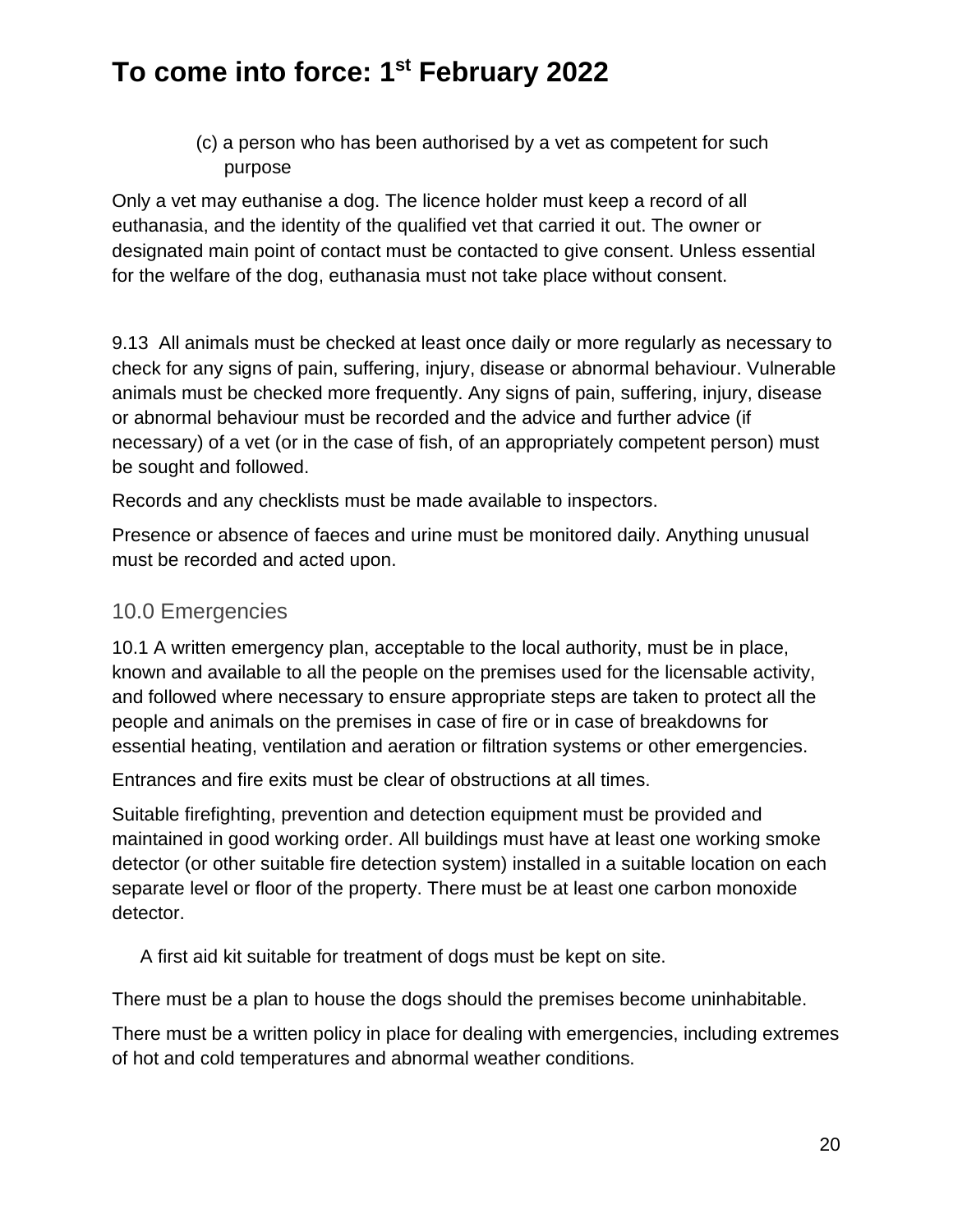All electrical installations must be installed by a qualified person and maintained in a safe condition. They should be placed where they do not present a risk.

All equipment must be maintained, kept in good repair and serviced according to manufacturer's guidelines.

10.2 The plan must include details of the emergency measures to be taken for the extrication of the animals should the premises become uninhabitable and an emergency telephone list that includes the fire service and police.

10.3 External doors and gates must be lockable.

10.4 A designated key holder with access to all animal areas must at all times be within reasonable travel distance of the premises and available to attend in an emergency.

There must be a designated person available for emergencies.

A reasonable travel distance would, in normal conditions, be 30 minutes or less.

### Part B – Specific conditions: providing home boarding for dogs (schedule 4, part 3 of the regulations)

#### 12.0 Home

12.1 Dogs must be accommodated within the home.

Dogs must not be boarded in outside buildings, cages or runs.

In the home environment, the housing provided covers 2 areas:

- indoors there must be sufficient space for a sleeping area for each dog, to keep each dog in a physically separate room if required and allow each dog the choice of somewhere to go
- outdoors there must be direct access to a suitable, safe and secure area or garden, used only by the licence holder and not shared with other properties

12.2 The home must include:

(a) direct access to a private, non-communal, secure and hazard-free external area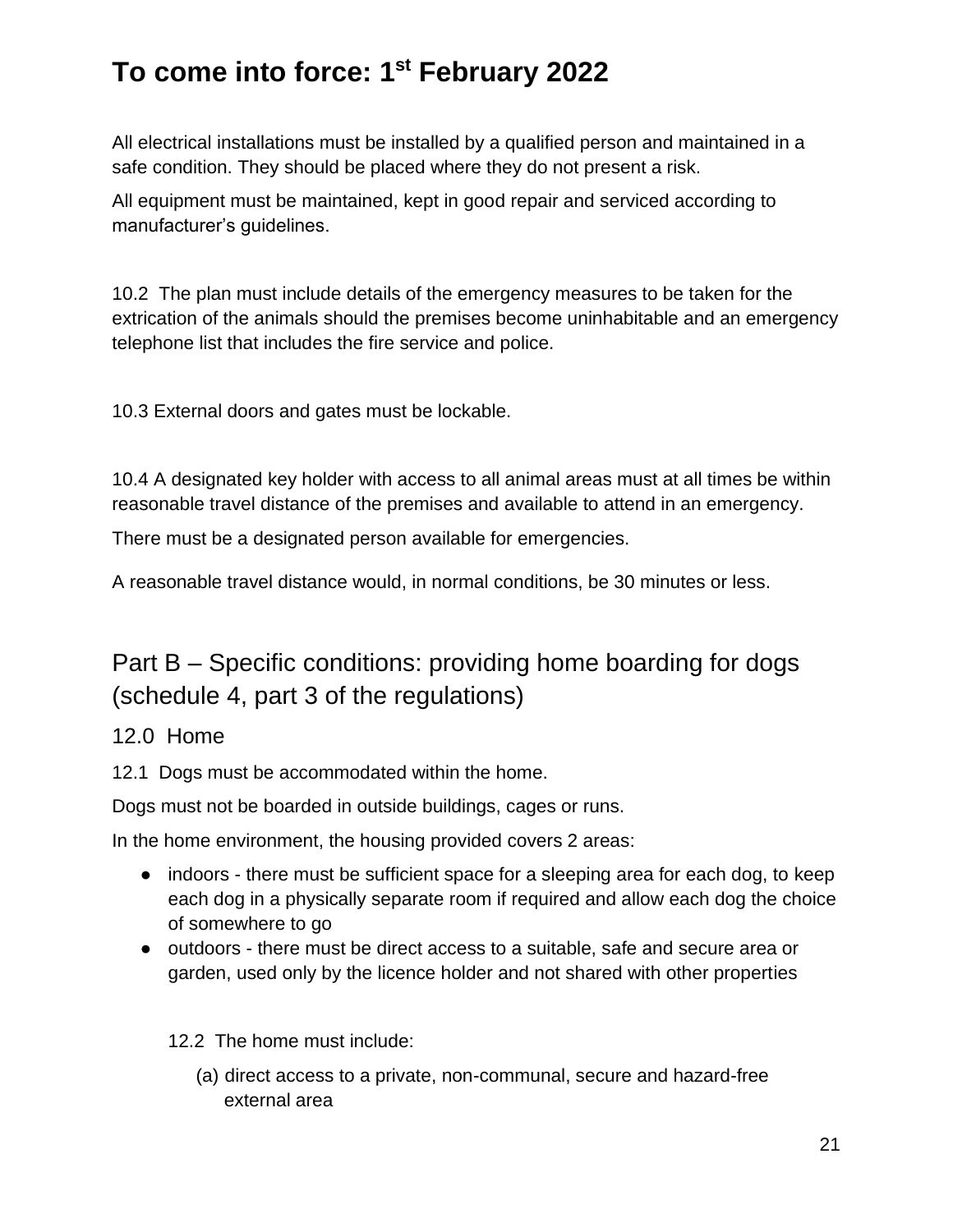(b) at least two secure physical barriers between any dog and any entrance to or exit from it

The private, non-communal space cannot include a balcony.

There must be a barrier to stop dogs having access to any area outside the licence holders non communal area..

If a door or gate has a mechanism that prevents opening unexpectedly from the outside (chain, bolt) then it does not require a double barrier.

#### 13.0 Suitable environment

13.1 Dogs from different households may only be boarded at the same time with the written consent of every owner.

There must be a documented trial session for dogs to familiarise with each other before they home board. This includes familiarisation with resident dogs at the property.

13.2 Each dog or dogs from the same household must be provided with its own designated room, where it can be kept separate from other dogs

Once dogs are familiar with each other they may want to be together and need not be shut in their own room alone.

Dogs from the same household can be kept together with written consent from the owner

13.3 Each dog must have a clean, comfortable and warm area within its designated room where it can rest and sleep.

The sleeping area must provide a clean, comfortable and warm resting place that's away from any draughts.

The sleeping space must allow the dog to be able to sit and stand at full height, stretch, wag its tail and to walk and turn around without touching the sides. The available and clear floor area must be a minimum of twice that required for the dog to lay out flat.

All beds and bedding areas must be kept clean, dry and free of parasites.

Unless instructed otherwise by the dog's owner, soft bedding materials must be provided and adapted if necessary for old, young or infirm dogs to help regulate their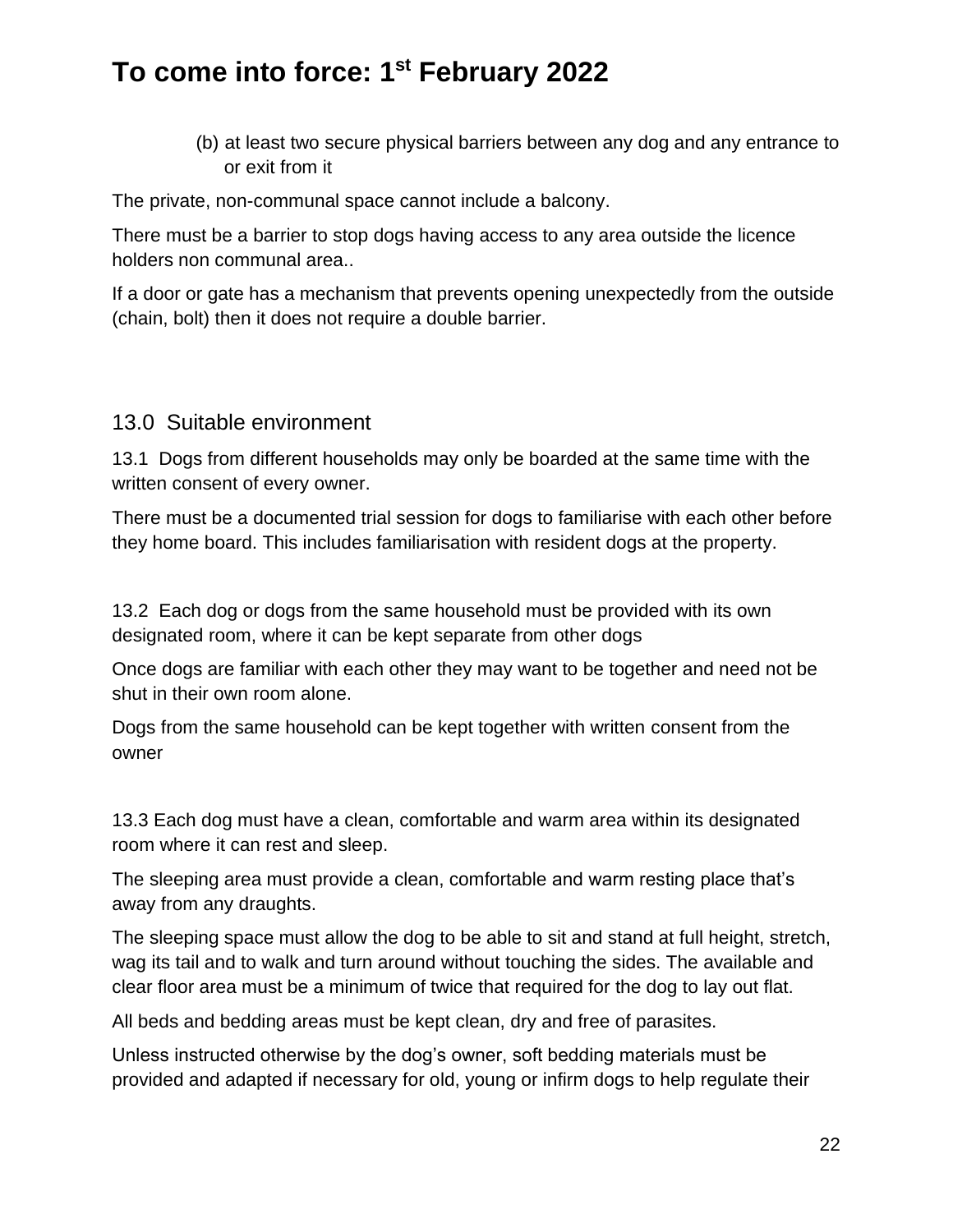body temperature. If a dog chews or destroys its bedding, it must be replaced with an alternative.

Bedding must be made of a material that is easy to wash and disinfect, or is disposable. Bedding must be changed, cleaned and disinfected between dogs.

13.4 Each designated room must have a secure window to the outside that can be opened and closed as necessary.

A device that restricts how wide a window can open must be used as necessary to prevent access and escape.

13.5 A dog must not be confined in a crate for longer than 3 hours in any 24-hour period.

13.6 A dog must not be kept in a crate unless:

- (a) it is already habituated to it
- (b) a crate forms part of the normal routine for the dog
- (c) the dog's owner has consented to the use of a crate

If a crate is used, it must be of a suitable size and construction.

Some dogs may choose to sleep in their crate during the day and overnight. The crate door must be left open to allow the dog to choose where it sleeps.

13.7 Any crate in which a dog is kept must be in good condition and sufficiently large for the dog to sit and stand in it at full-height, lie flat and turn around.

Required higher standards for providing a suitable environment for dogs

For a boarding premises that keeps multiple dogs at once, there must be an overnight trial stay for all stays longer than 3 nights. Only one dog can be trialled at a time unless the dogs are from the same household.

Optional higher standard for providing a suitable environment for dogs

Only dogs from the same household are boarded at any one time.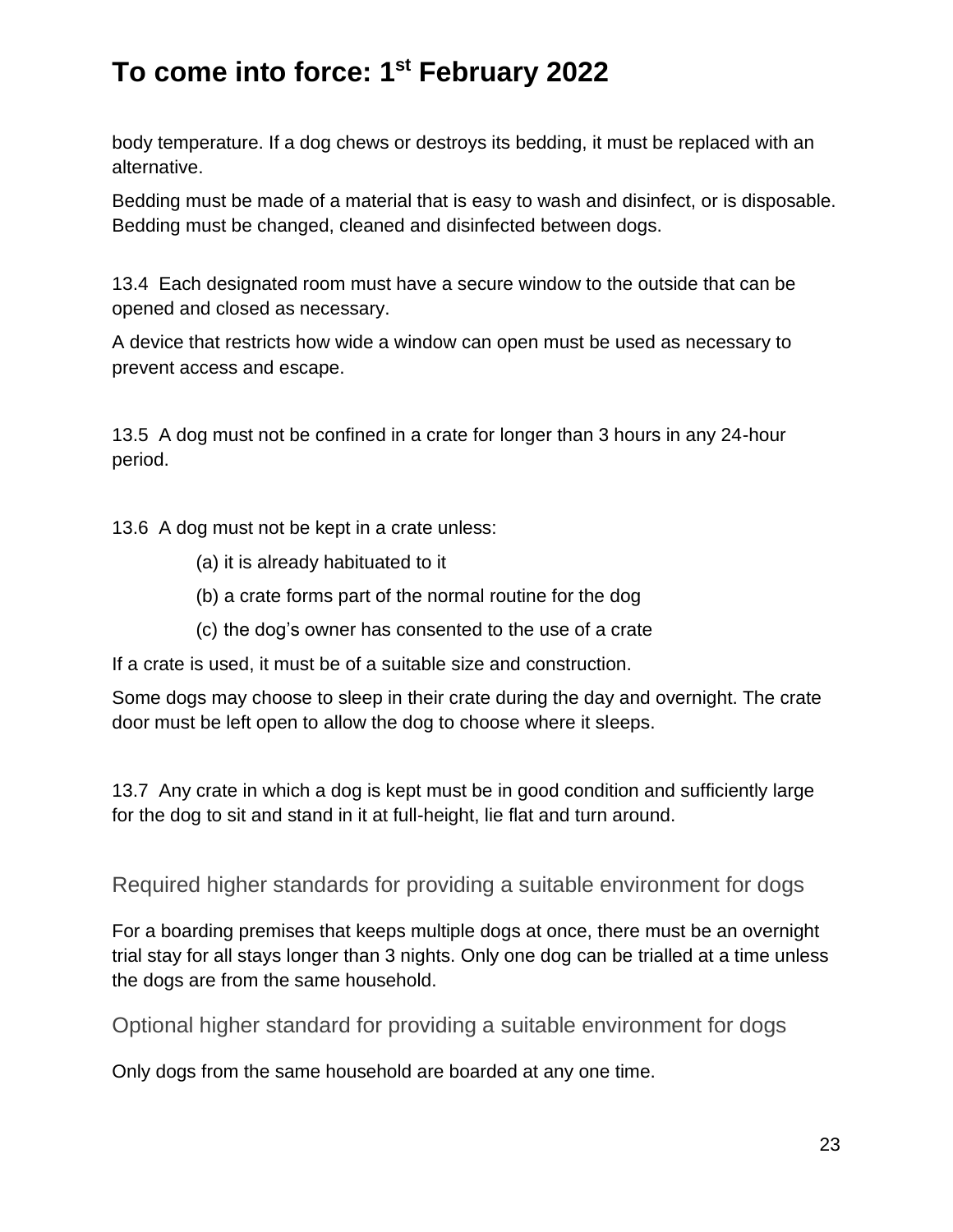### 14.0 Suitable Diet

14.1 Each dog must be fed separately in its designated room unless its owner has given written consent to the contrary.

#### 15.0 Monitoring dogs' behaviour and training

15.1 Any equipment that a dog is likely to be in contact with and any toy provided must not pose a risk of pain, suffering, disease or distress to the dog and must be correctly used.

Items such as leads must be removed when the dog is in the home.

A dog's items and toys must be identified and recorded as such.

Toys must be suitable for the dogs, and checked regularly to ensure they are in good condition and safe.

15.2 Each dog must be exercised at least once daily as appropriate for its age and health.

The owner's written consent must be obtained to:

- walk a dog outside the home environment or garden
- let a dog off the lead
- walk a dog with others other than those from its household

No more than 6 dogs can be walked at the same time.

15.3 Dogs which on the advice of a vet cannot be exercised must be provided with alternative forms of mental stimulation.

This can include activities such as:

- positive interaction with people
- additional forms of toy enrichment
- additional forms of food enrichment

This must take place at least twice a day

#### **Required higher standard for exercise**

Dogs must be exercised at least twice per day. Each dog must have a written daily exercise regime including lead exercise and free running in a secure area. There must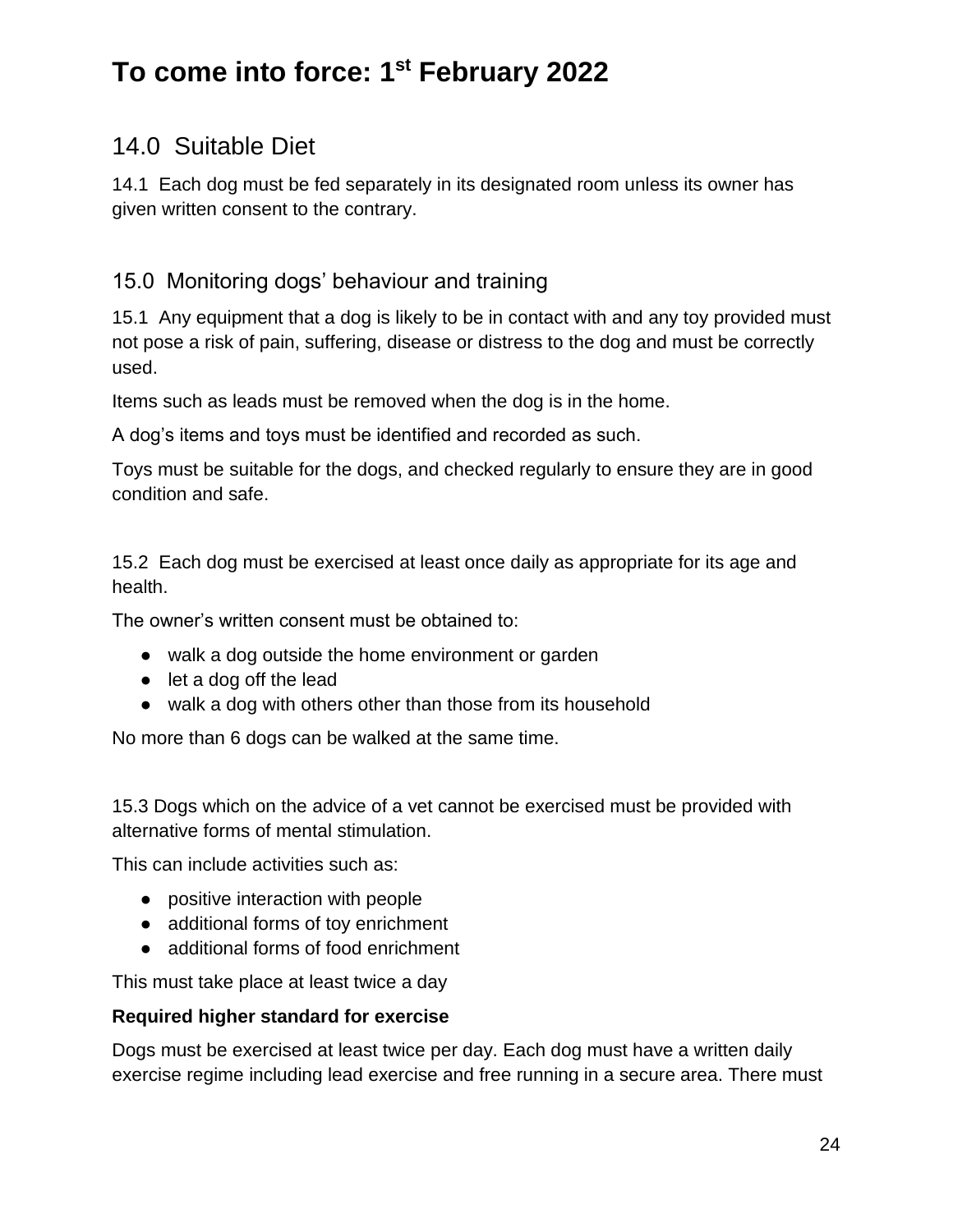be an alternative form of enrichment planned for dogs which cannot be exercised for veterinary reasons for the same periods of time.

#### 16.0 Housing with, or apart from, other dogs

16.1 Written consent must be obtained from the owner or owners (as the case may be) to keep dogs together in a designated room.

Each dog (or dogs from the same household) must still be allocated a designated room.

The licence holder must be able to separate dogs into different rooms should the need arise.

16.2 Unneutered bitches must be prevented from mating.

Bitches that are in season must not be accepted for boarding with dogs from other households.

Entire males must not be on the premises if an in-season bitch is boarded.

16.3 If any person aged under 16 years resides at the home, there must be procedures in place to regulate the interactions between the dogs and that person.

If children live on the premises, there must be a procedure in place to safeguard them and the dogs.

The licence holder must make an assessment of the risks of home boarding. This will include the risk to, or potentially caused by children who are likely to be at the property.

#### 17.0 Records

17.1 A register must be kept of all the dogs at the premises which must include—

- (a) the dates of each dog's arrival and departure;
- (b) each dog's name, age, sex, neuter status, microchip number and a description of it or its breed;
- (c) the number of any dogs from the same household;
- (d) a record of which dogs (if any) are from the same household;
- (e) the name, postal address, telephone number and email address of the owner of each dog and emergency contact details;